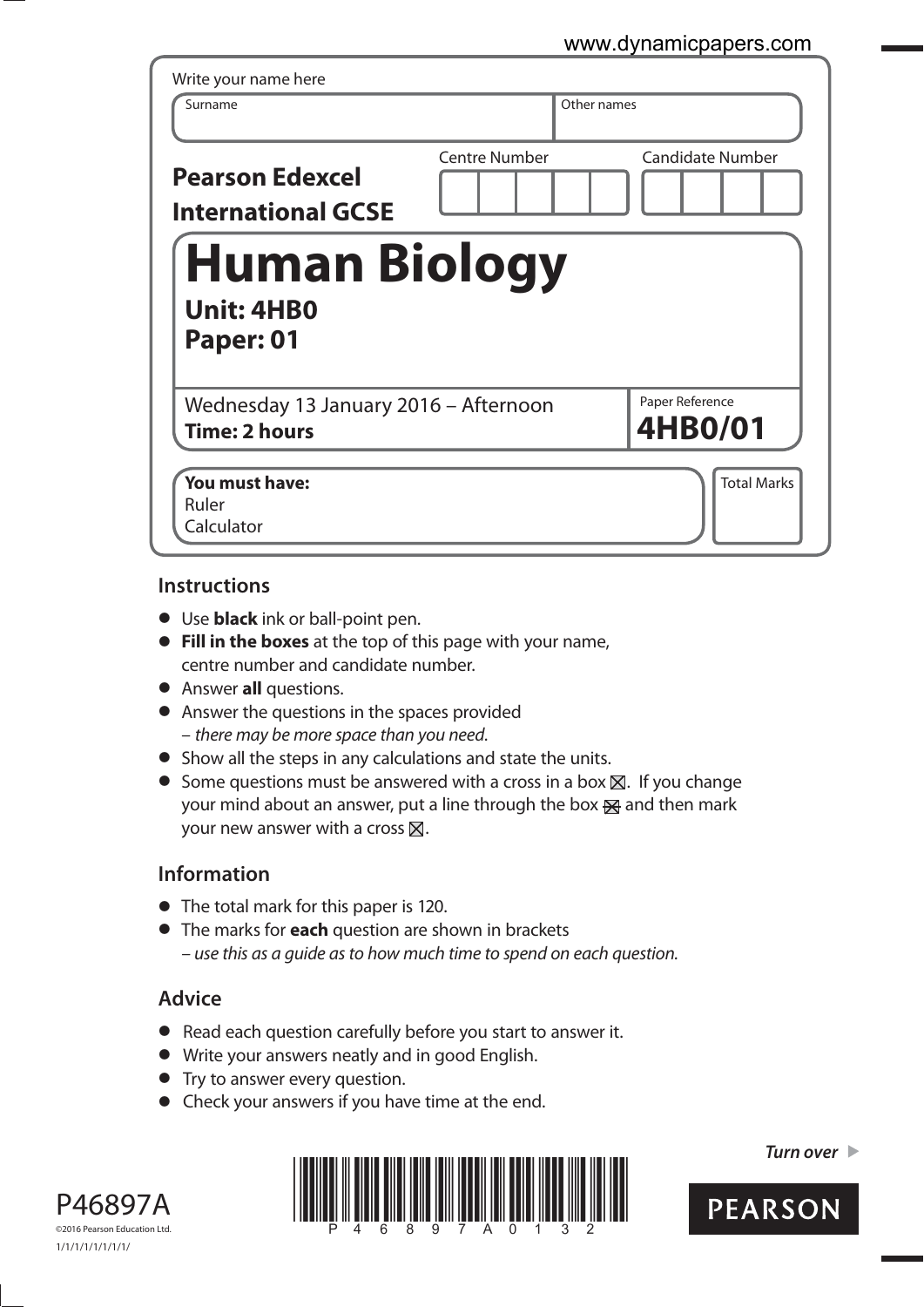#### **Answer ALL questions.**

- **1** For each of the questions (a) to (j), choose an answer **A**, **B**, **C** or **D** and put a cross in the box  $\boxtimes$ . Mark only one answer for each question. If you change your mind about an answer, put a line through the box  $\mathbb R$  and then mark your new answer with a cross  $\mathbb X$ .
	- (a) Which of these statements is correct for the structure of DNA?

**(1)**

- **A** single-stranded with the base pairs AG and CT
- **B double-stranded with the base pairs AG and CT**
- **C** single-stranded with the base pairs AT and CG
- **D** double-stranded with the base pairs AT and CG
- (b) The diagram shows a human skin cell.



Which structure is the site of aerobic respiration?

- **A**
- **B**
- **E**  $\mathbb{Z}$
- **D**
- (c) Which of these is **not** a greenhouse gas?
- **A** carbon dioxide
- **B** water vapour
- **C** sulphur dioxide
- **D** methane

**(1)**

**(1)**

DOMORWATE MATHSWED

 **DO NOT WRITE IN THE IN THIS AREA DO NOT WRITE IN THIS AREA DO NOT WRITE IN THIS AREA DO NOT WRITE IN THIS AREA DO NOT WRITE IN THE INTERNATIONAL CONTINUES. THE INTERNATIONAL CONTINUES. WE are also assumed to the internat** 

**DO NOT WRITE IN THIS AREA** 

**DO NOTWRITE INTERNATION** 

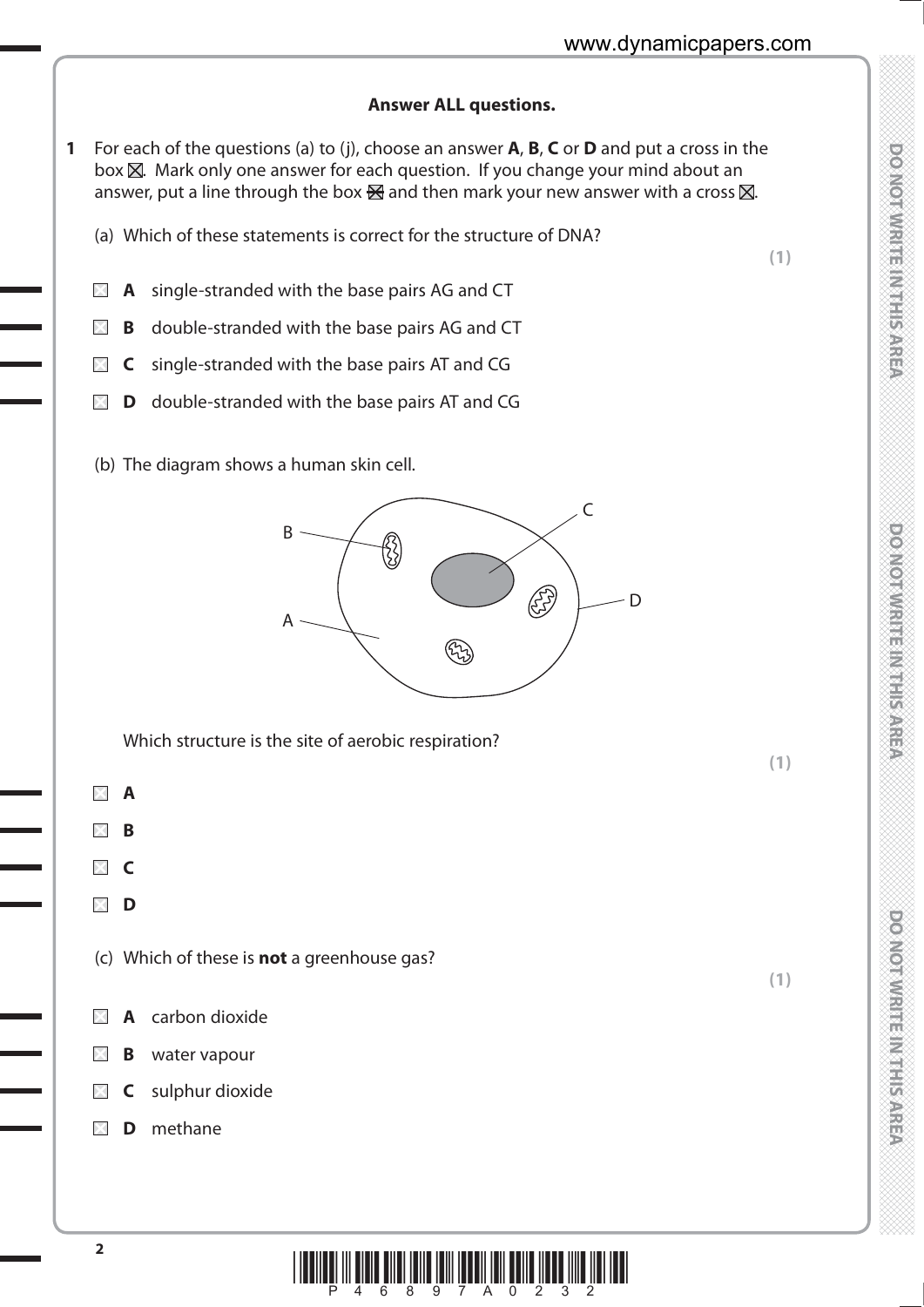(d) The information on a milk carton shows that 240 ml of milk provides 30% of the recommended daily allowance of calcium.

 How much milk would a person need to drink to obtain their recommended daily allowance of calcium?

|                   |                                                  | (1) |
|-------------------|--------------------------------------------------|-----|
| A<br>$\times$     | 270 ml                                           |     |
| B<br>$\times$     | 800 ml                                           |     |
| $\times$<br>C     | 2400 ml                                          |     |
| D<br>$\times$     | 7200 ml                                          |     |
|                   | (e) Which of these are human excretory products? | (1) |
| $\times$<br>A     | urea and oxygen                                  |     |
| B<br>$\boxtimes$  | amino acids and water                            |     |
| $\boxtimes$<br>C  | carbon dioxide and oxygen                        |     |
| X<br>D            | water and urea                                   |     |
|                   | (f) Which disease is caused by a virus?          | (1) |
| A<br>$\boxtimes$  | poliomyelitis                                    |     |
| B<br>$\mathbb{X}$ | schistosomiasis                                  |     |
| C<br>$\times$     | gonorrhoea                                       |     |

**D** typhoid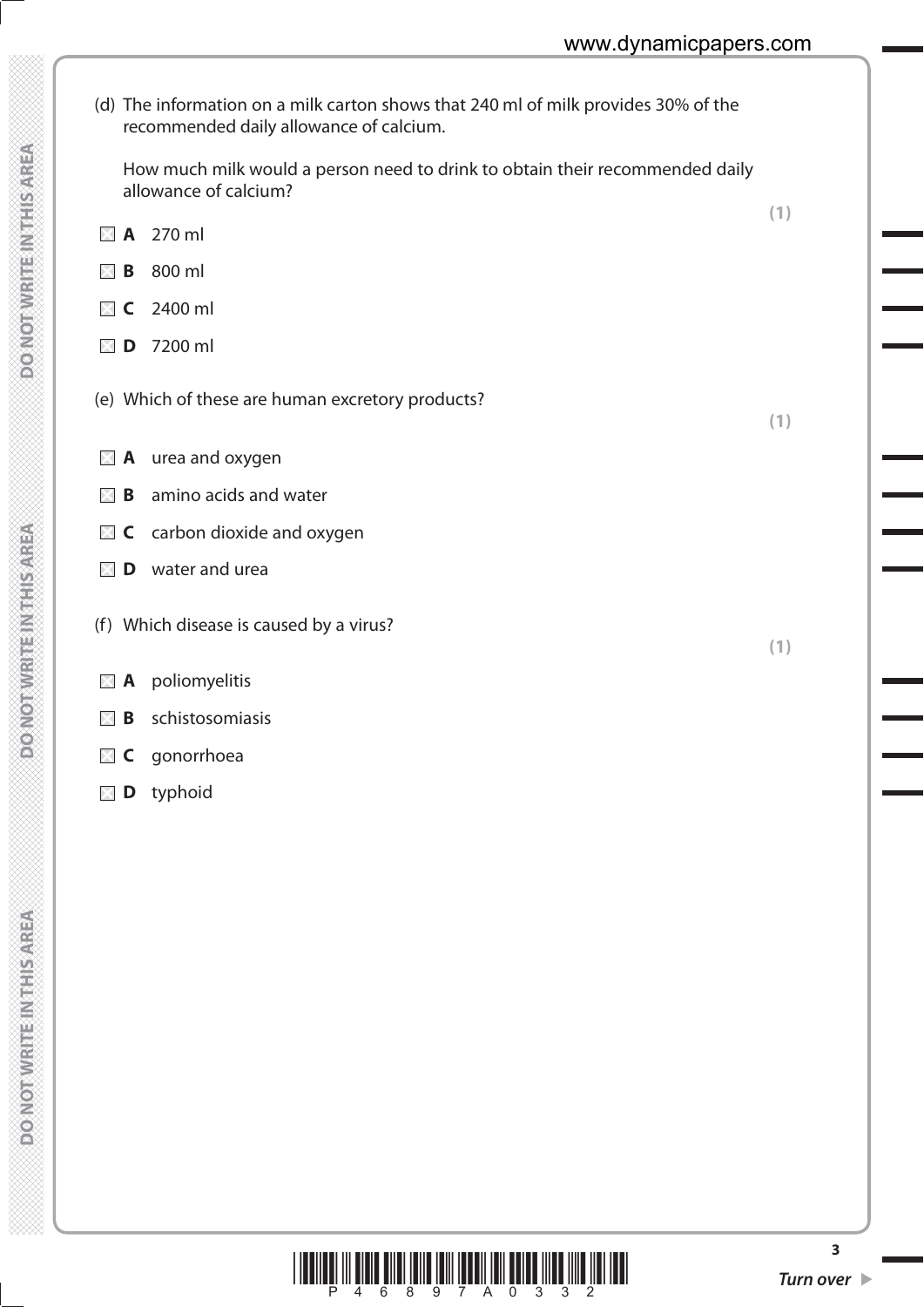**(1)**

**(1)**

(g) Which of these is used to test for protein in a food sample?

- **A** Benedict's solution
- **B** Biuret reagent
- **C** universal indicator solution
- **D iodine** solution
- (h) Active transport is the movement of substances
- **A** against a concentration gradient using energy
- **B B** against a concentration gradient without using energy
- **C** down a concentration gradient using energy
- **D** down a concentration gradient without using energy
- (i) The diagram shows a human eye.



Which part of the eye can focus light?

**(1)**





 **A** 

 **B**

 **D** 

 **C**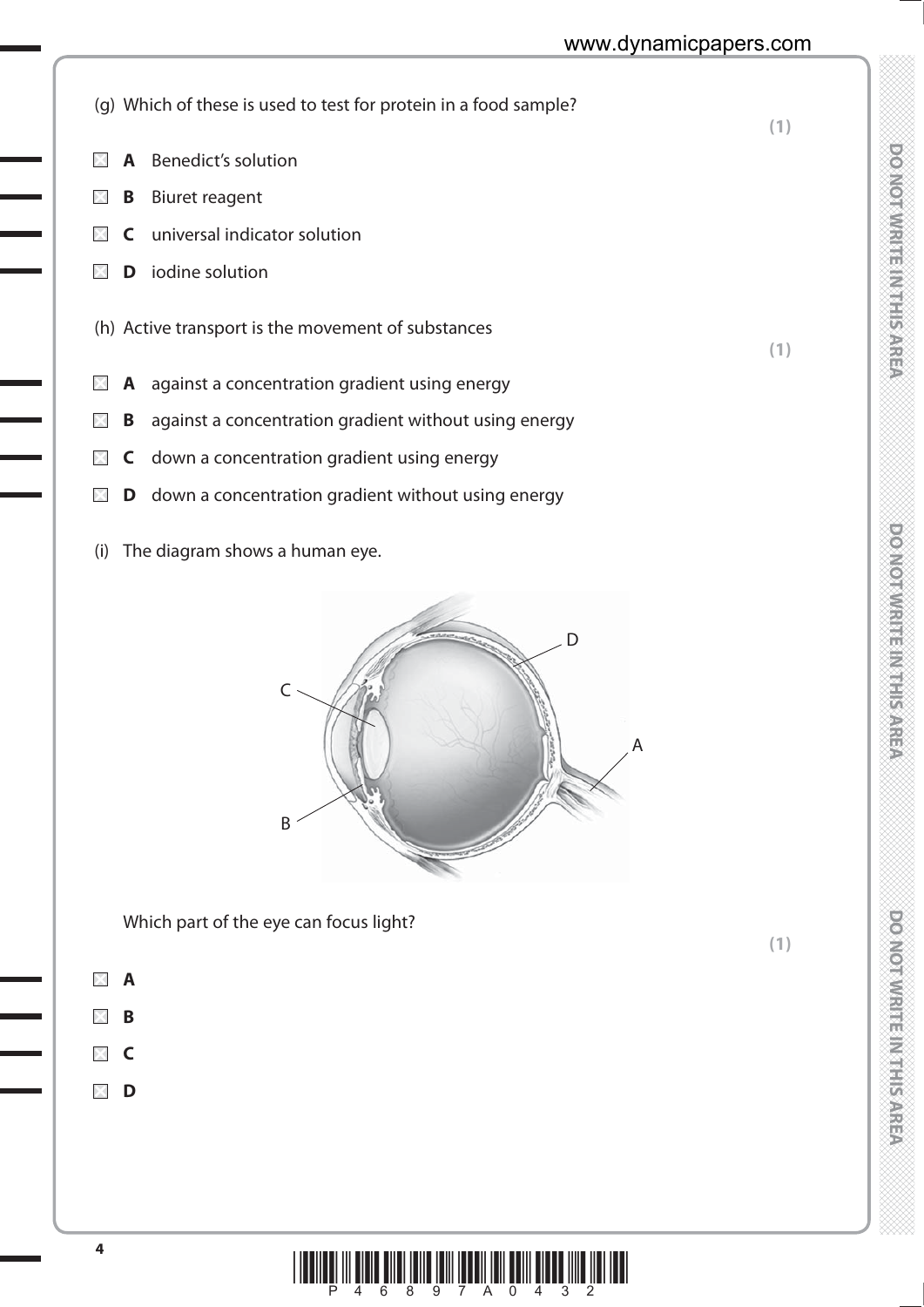- (j) What is released when ATP is broken down?
- **A** energy
- **B** oxygen
- **C** glucose
- **D** carbon dioxide

**(Total for Question 1 = 10 marks)**



**5**

**(1)**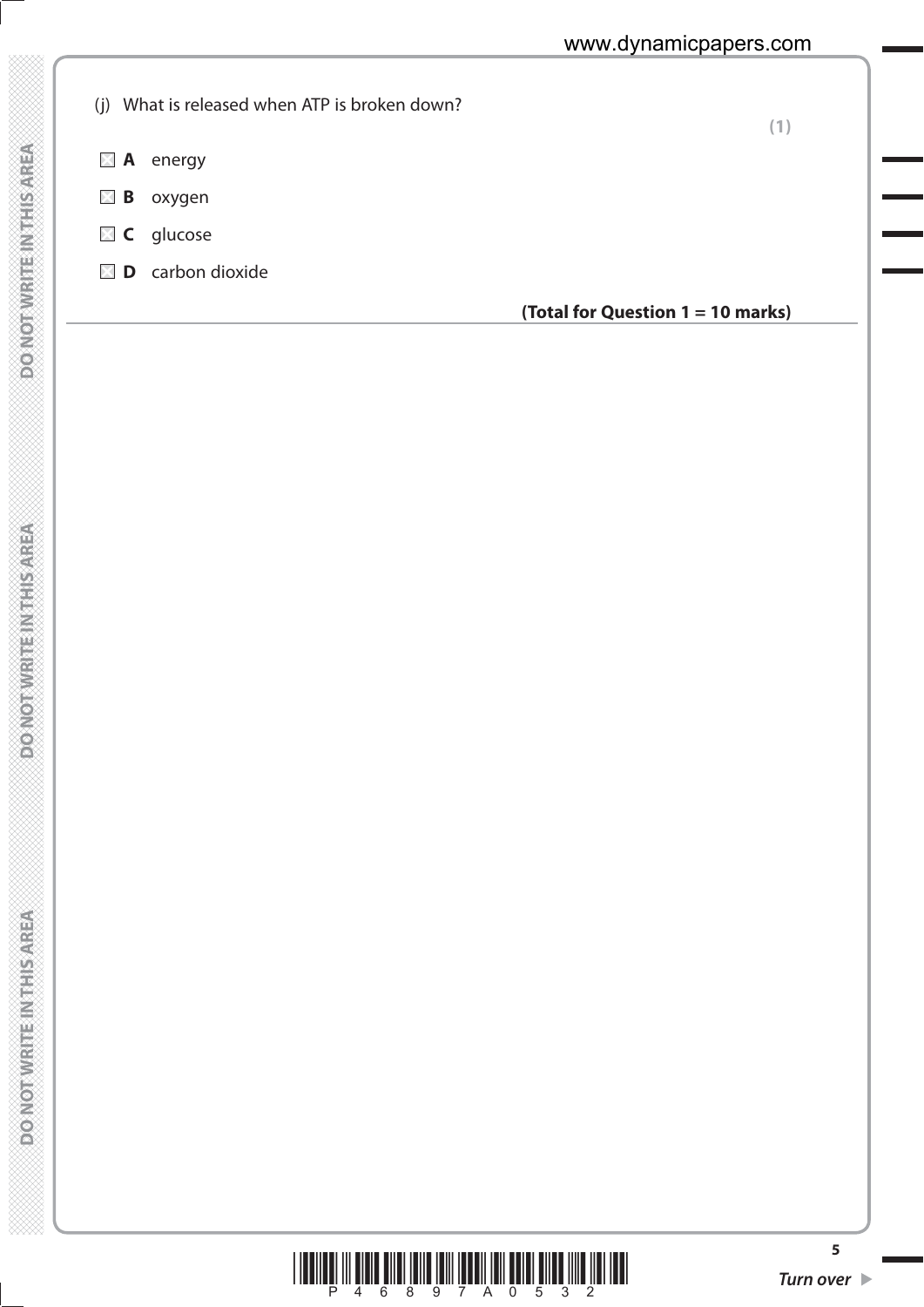**2** (a) The diagram shows various pieces of scientific apparatus.



 Complete the table with the letters P, Q, R, S, T, U or V to show which piece of apparatus is the most suitable to use for the task shown. You may use each letter once, more than once or not at all.

| <b>Task</b>                              | <b>Letter of</b><br>apparatus |  |
|------------------------------------------|-------------------------------|--|
| Measuring the temperature of the water   |                               |  |
| Measuring the mass of sugar              |                               |  |
| Adding biuret reagent to a food mixture  |                               |  |
| Measuring 17 $cm3$ of an enzyme solution |                               |  |

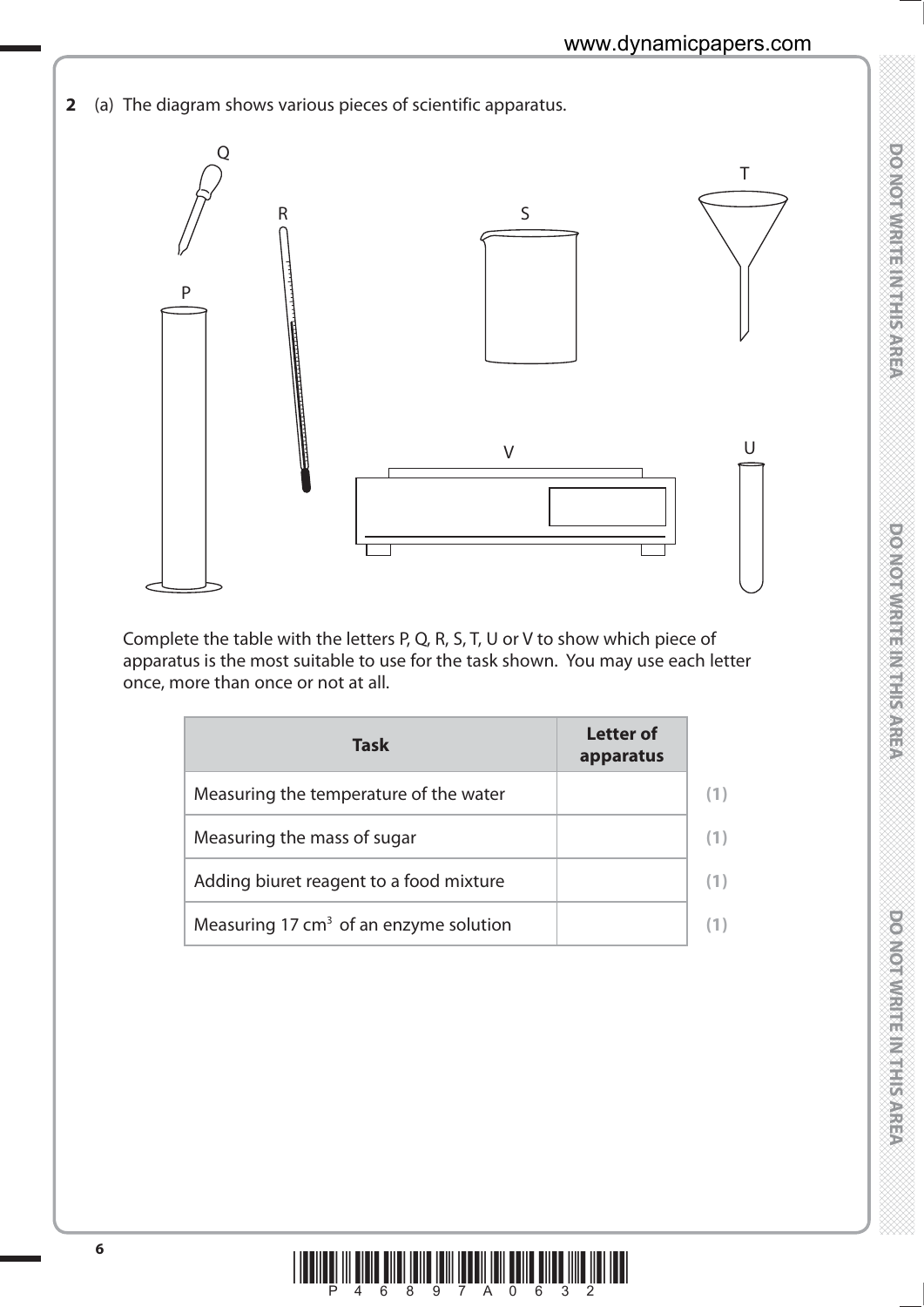

P

**DO NOTWRITEINING AREA** 

**DOMOT WRITEINBIHS MIREA**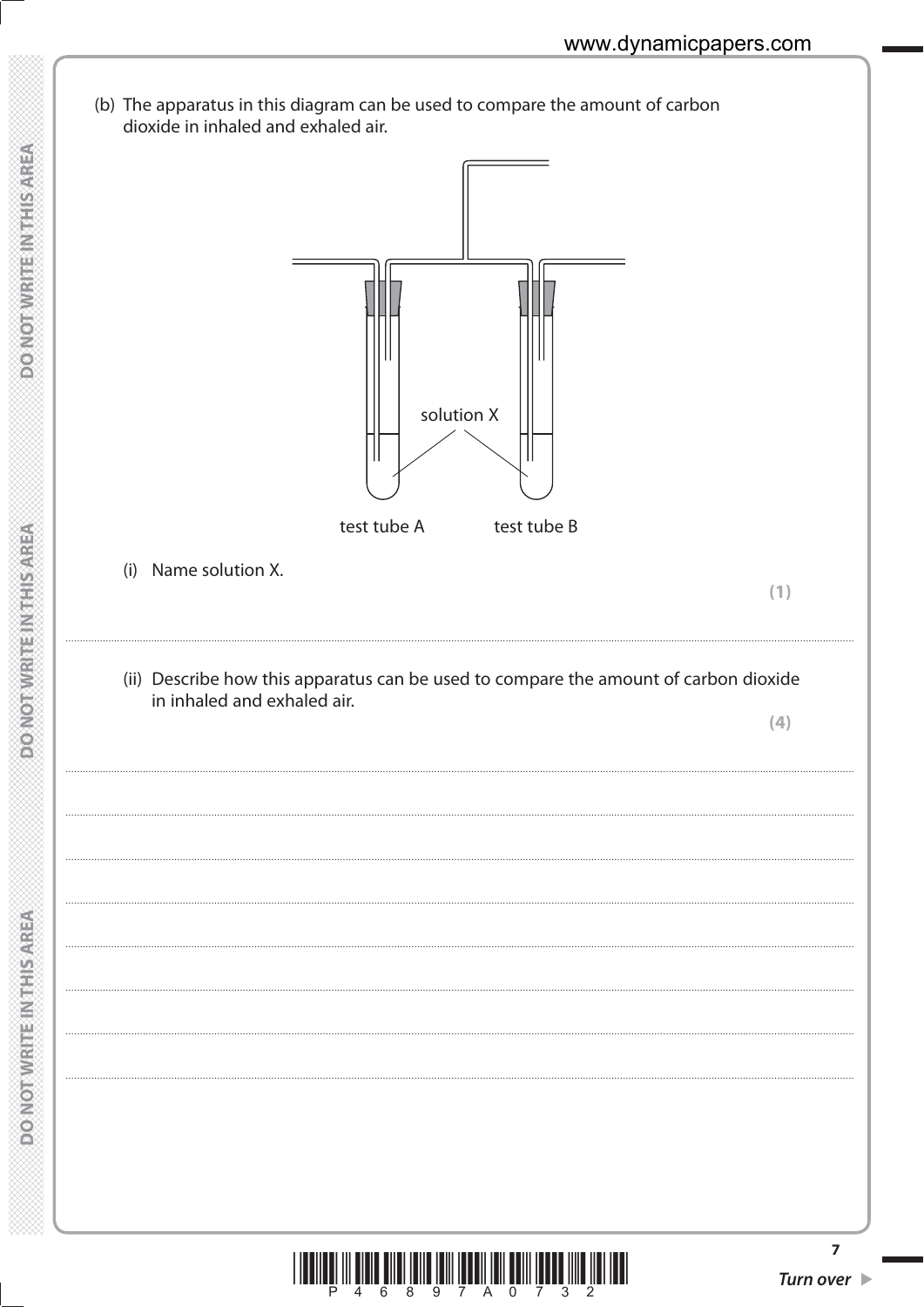(c) The table shows the percentage composition of the main gases in inhaled and exhaled air.

| Gas            | Inhaled $(\% )$ | <b>Exhaled (%)</b> |
|----------------|-----------------|--------------------|
| Nitrogen       | 78              |                    |
| Oxygen         | 21              |                    |
| Carbon dioxide | 0.04            |                    |

(i) Complete the table by giving the percentages of nitrogen and oxygen in exhaled air.

 $(2)$ 

(ii) Explain the differences in the percentage of gases in inhaled and exhaled air.

 $(4)$ 

# (Total for Question 2 = 15 marks)



**DOMORWISH STREET** 

**DOMORATIE METRISARE?**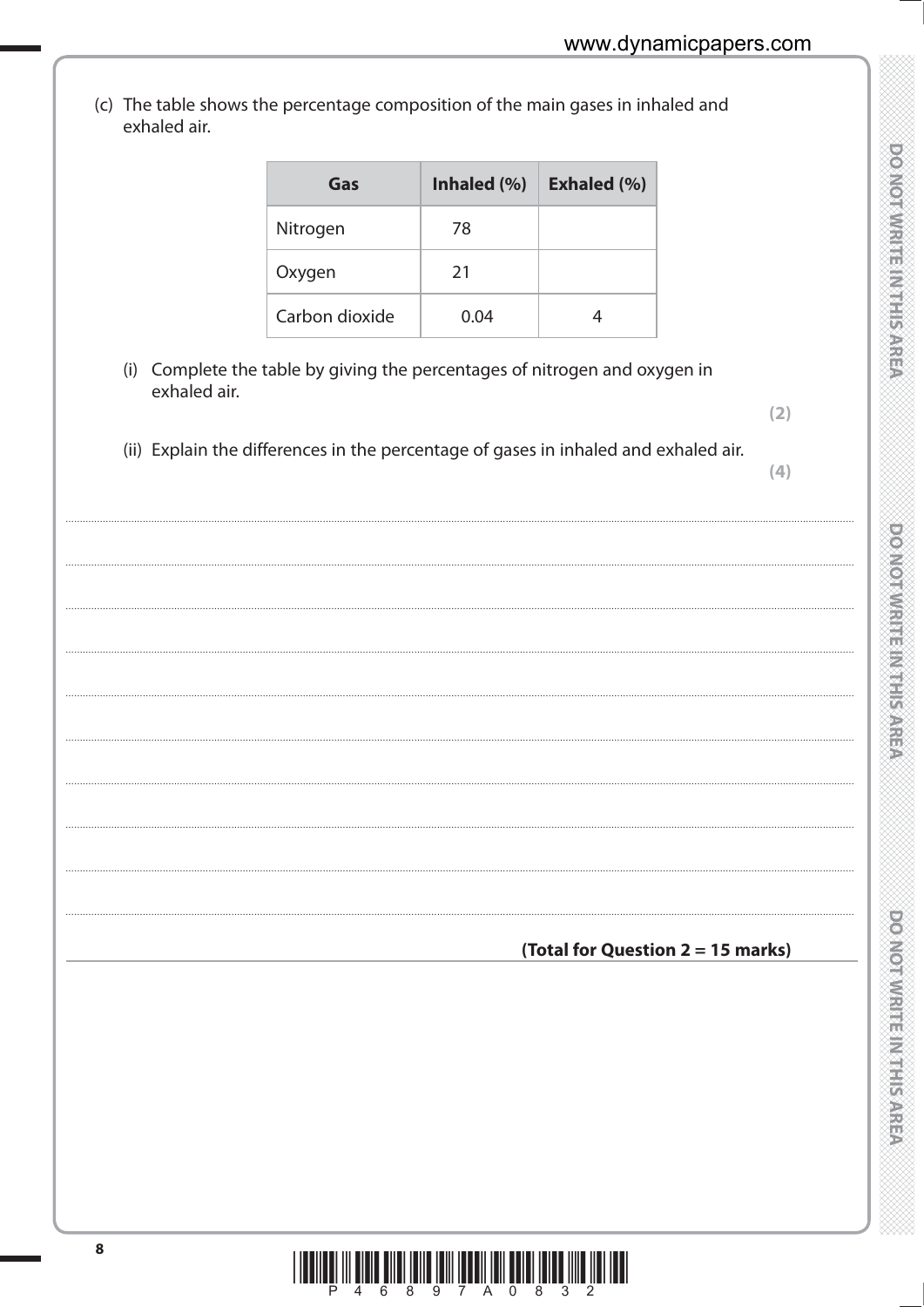The diagram shows the female reproductive system.  $\overline{\mathbf{3}}$ 



(a) Complete the table by giving the part of the reproductive system where each event takes place.

 $(3)$ 

| <b>Event</b>                      | Part of the reproductive system |
|-----------------------------------|---------------------------------|
| fetus normally grows and develops |                                 |
| eggs are produced                 |                                 |
| fertilisation takes place         |                                 |

(b) (i) An intrauterine device (IUD) can be used to prevent pregnancy.

Describe how this device works.

 $(2)$ 

(ii) State an advantage and a disadvantage of using an IUD as a method of contraception compared to using the contraceptive pill.

 $(2)$ 



 $\overline{9}$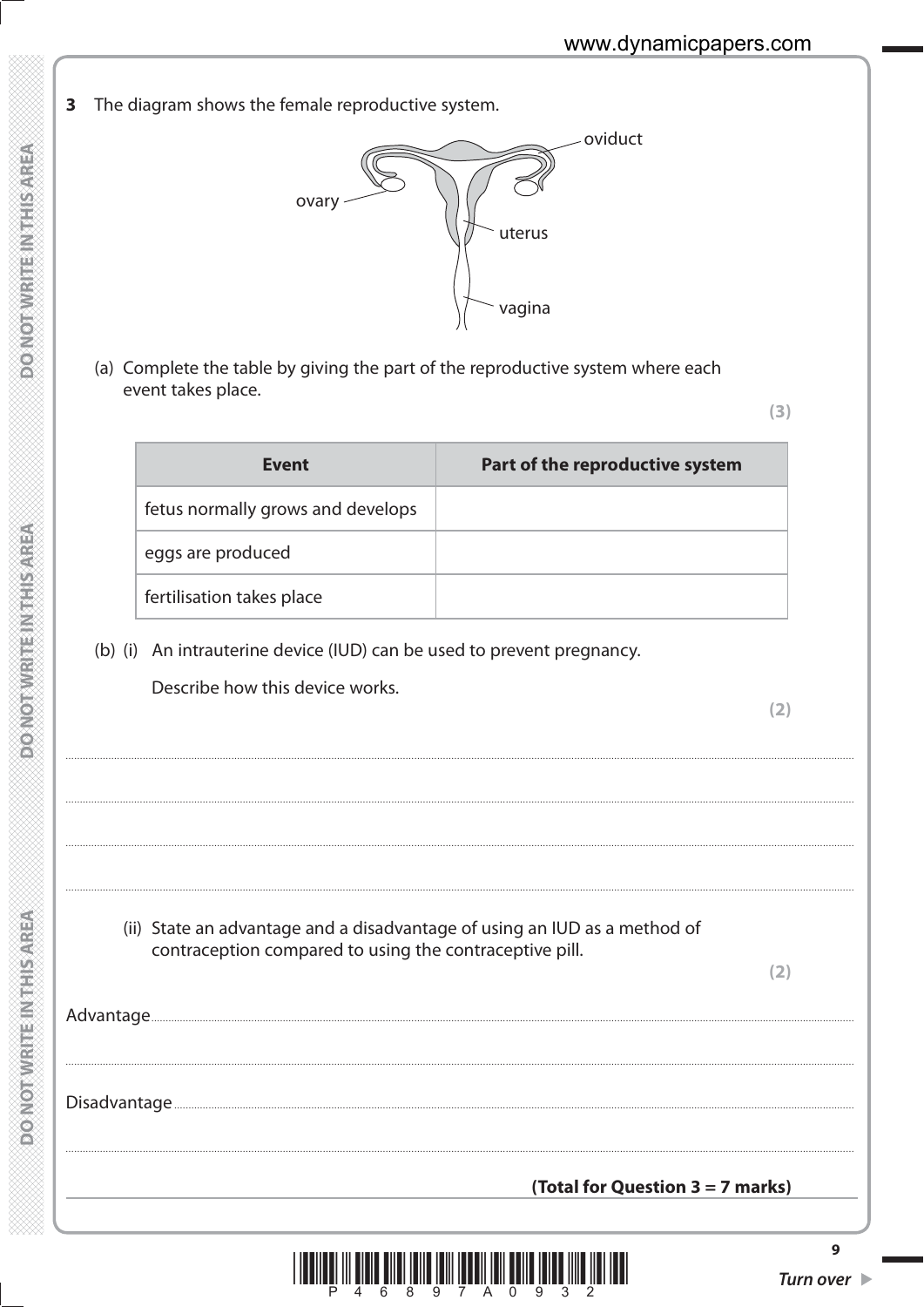- **4** This question is about parts of the human skeleton.
	- (a) Draw one straight line from each part of the skeleton to the body organ that it protects.

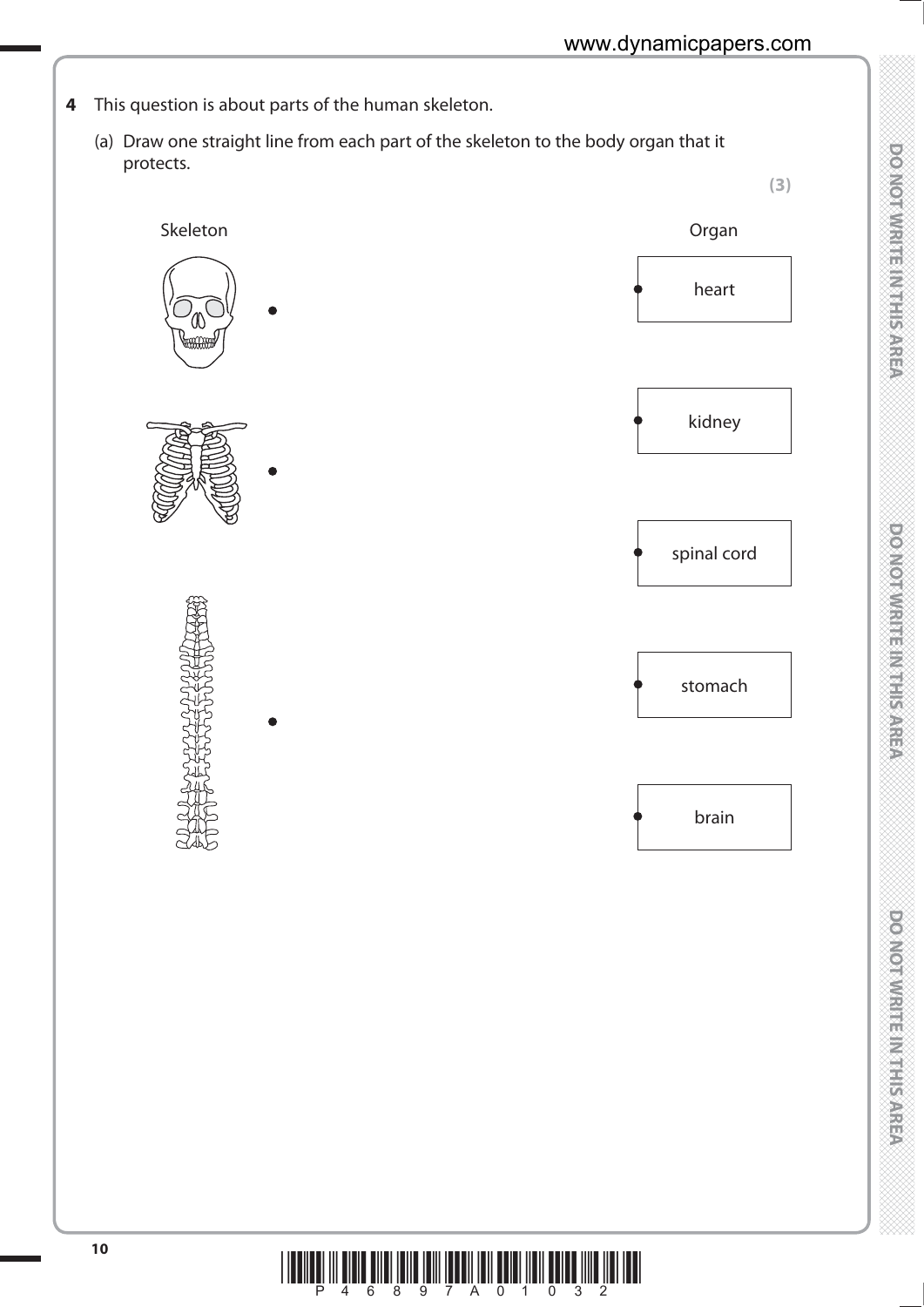(b) The pelvis is made up of several bones that meet at joints. One of these joints is labelled in the diagram. sacroiliac joint (i) Describe how the joint found between the femur and the pelvis is different from the sacroiliac joint.  $(3)$ (ii) The pelvis and femur are bones that form part of the appendicular skeleton. Name two other bones that form part of the appendicular skeleton.  $(2)$ 2  $11$ 

<u>inin yıllı yıllı yıllı yuru yıllı yıllı yıllı yıllı y</u>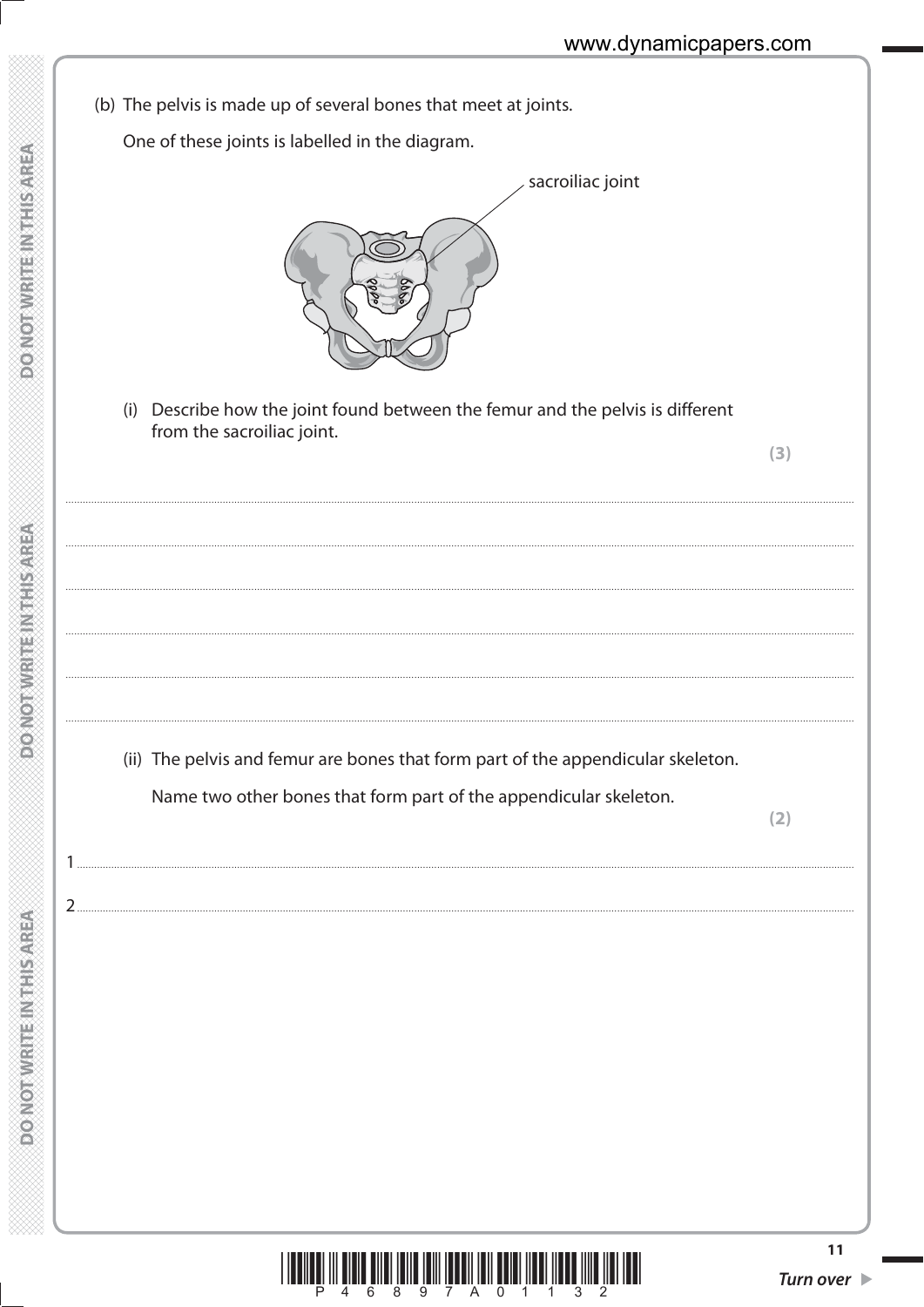(iii) The femur is an example of a long bone.

 Draw a diagram of a section through a long bone. Label the compact bone, the spongy bone and the epiphysis.

**(4)**

**DONOTWRITE IN THIS AREA** 

**DOMOTWRITEINISHER** 

#### **(Total for Question 4 = 12 marks)**

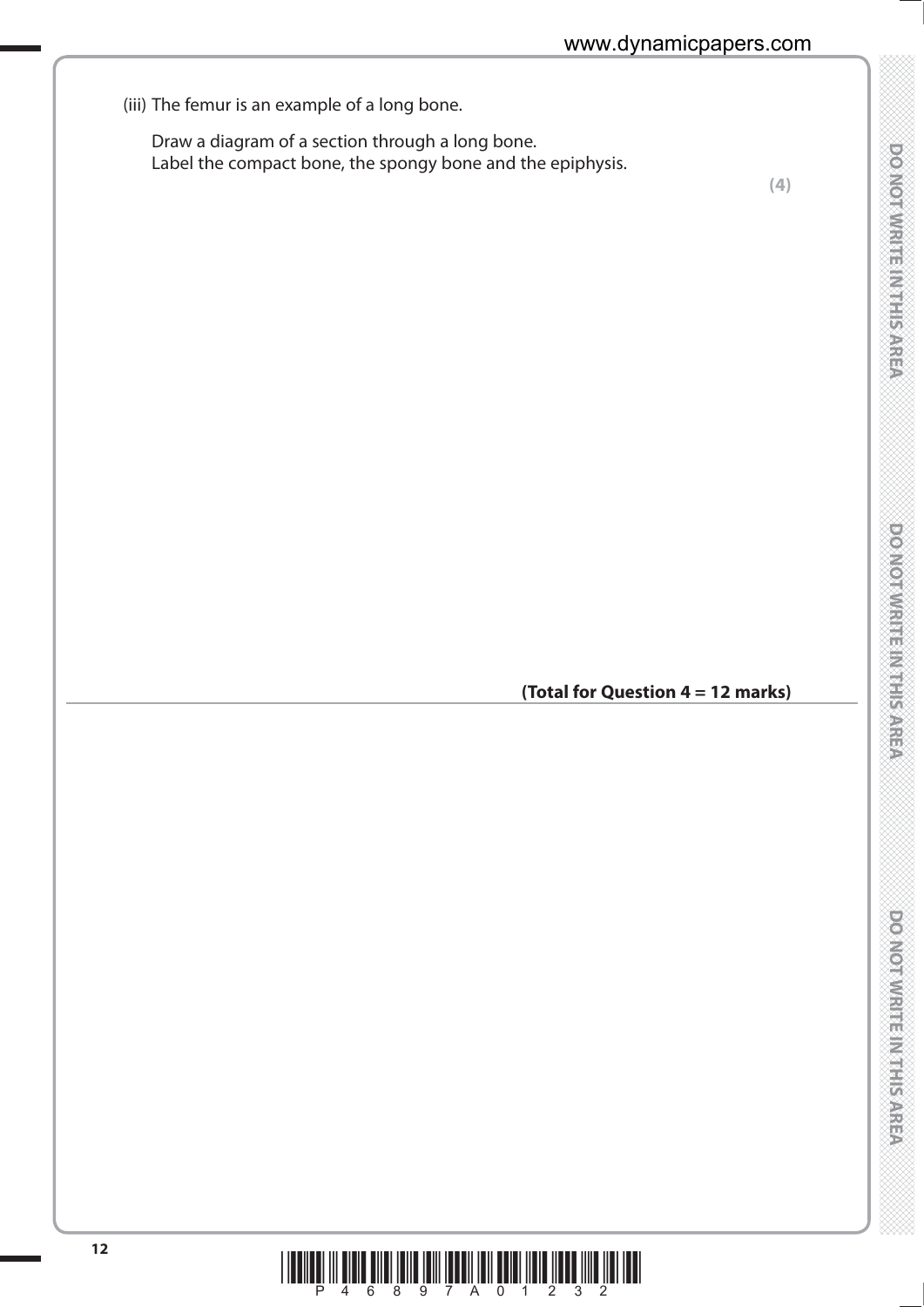**5** This passage is about biological molecules.

Use words from the box to complete the passage.

You may use each word once, more than once or not at all.

|                         |         |         |         |                   |                                                                                                                                                                                                                                      | (7) |
|-------------------------|---------|---------|---------|-------------------|--------------------------------------------------------------------------------------------------------------------------------------------------------------------------------------------------------------------------------------|-----|
|                         |         | kidneys | milk    | bread<br>water    |                                                                                                                                                                                                                                      |     |
|                         | liver   | energy  | calcium | growth            | glycogen                                                                                                                                                                                                                             |     |
|                         | glucose | protein |         | nitrogen glycerol | fatty acids                                                                                                                                                                                                                          |     |
|                         |         |         |         |                   |                                                                                                                                                                                                                                      |     |
|                         |         |         |         |                   |                                                                                                                                                                                                                                      |     |
|                         |         |         |         |                   |                                                                                                                                                                                                                                      |     |
|                         |         |         |         |                   | store of <b>with an activity and the community of the contract of the community of the community of the community of the community of the community of the community of the community of the community of the community of the c</b> |     |
| for a similar function. |         |         |         |                   |                                                                                                                                                                                                                                      |     |
|                         |         |         |         |                   | Biological molecules called proteins are made up of amino acids. Proteins are used by the                                                                                                                                            |     |
|                         |         |         |         |                   |                                                                                                                                                                                                                                      |     |
|                         |         |         |         |                   |                                                                                                                                                                                                                                      |     |
|                         |         |         |         |                   |                                                                                                                                                                                                                                      |     |
|                         |         |         |         |                   | (Total for Question $5 = 7$ marks)                                                                                                                                                                                                   |     |
|                         |         |         |         |                   |                                                                                                                                                                                                                                      |     |

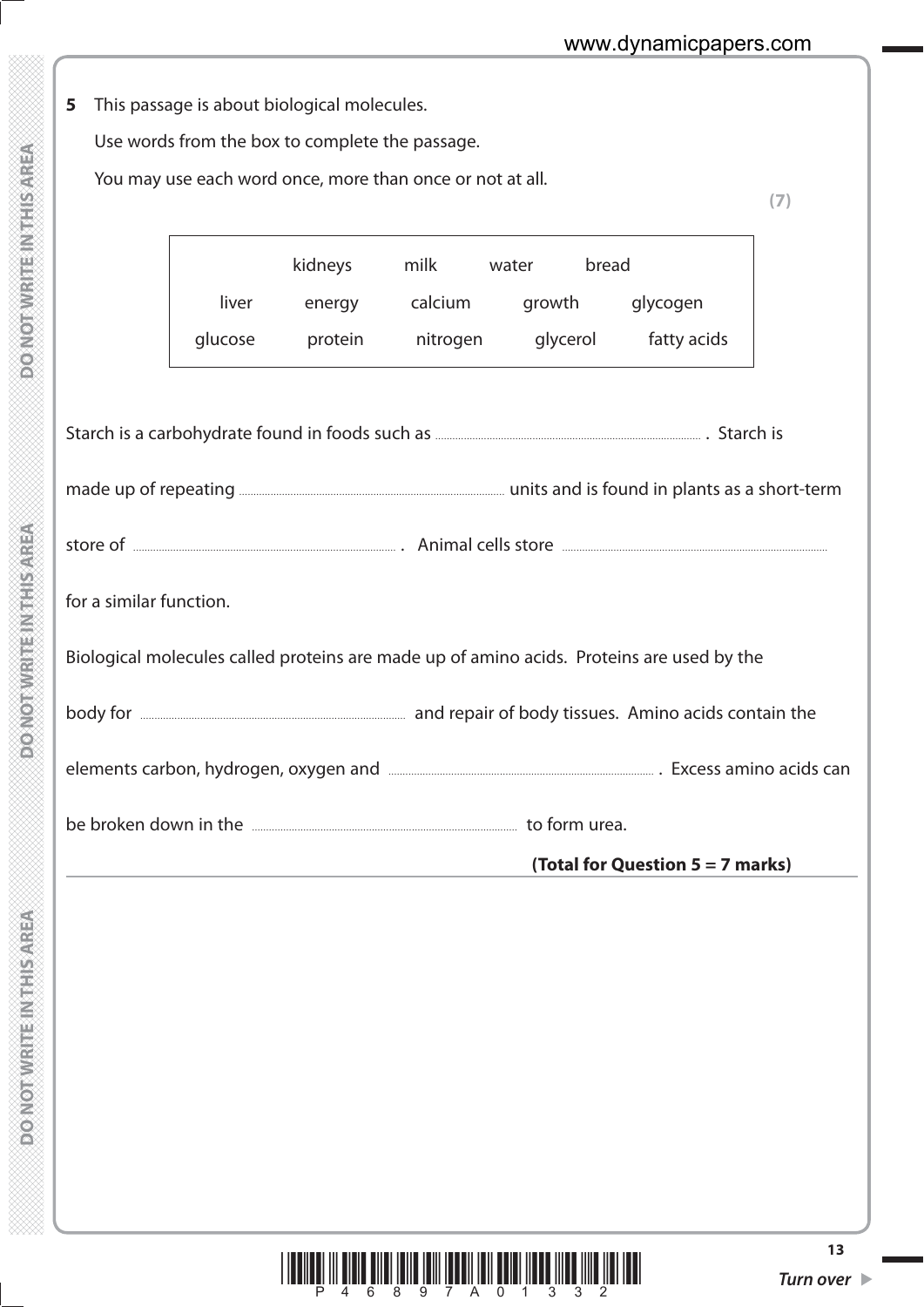- **6** This question is about the nutritional content of two foods, X and Y.
	- (a) The diagram shows two burning foods, X and Y, being used to increase the temperature of water.



 The temperature of the water in each test tube is recorded at the start of the experiment, before the food is set alight. It is recorded again at the end of the experiment, after the food has stopped burning.

|             | Temperature of water in °C |        |
|-------------|----------------------------|--------|
| <b>Food</b> | at start                   | at end |
|             | 23                         | २1     |
|             | 20                         | 29     |

 (i) The initial mass of each food and the volume of water should be kept constant in both experiments. Explain why these variables should be kept constant.

....................................................................................................................................................................................................................................................................................

....................................................................................................................................................................................................................................................................................

....................................................................................................................................................................................................................................................................................

....................................................................................................................................................................................................................................................................................

**DO NOTWRITE INTERNATION** 

**DOMOTIVITE IN THE SARE** 

 (ii) Which food produces the greater increase in the temperature of the water? Show your working.

**(1)**



....................................................................................................................................................................................................................................................................................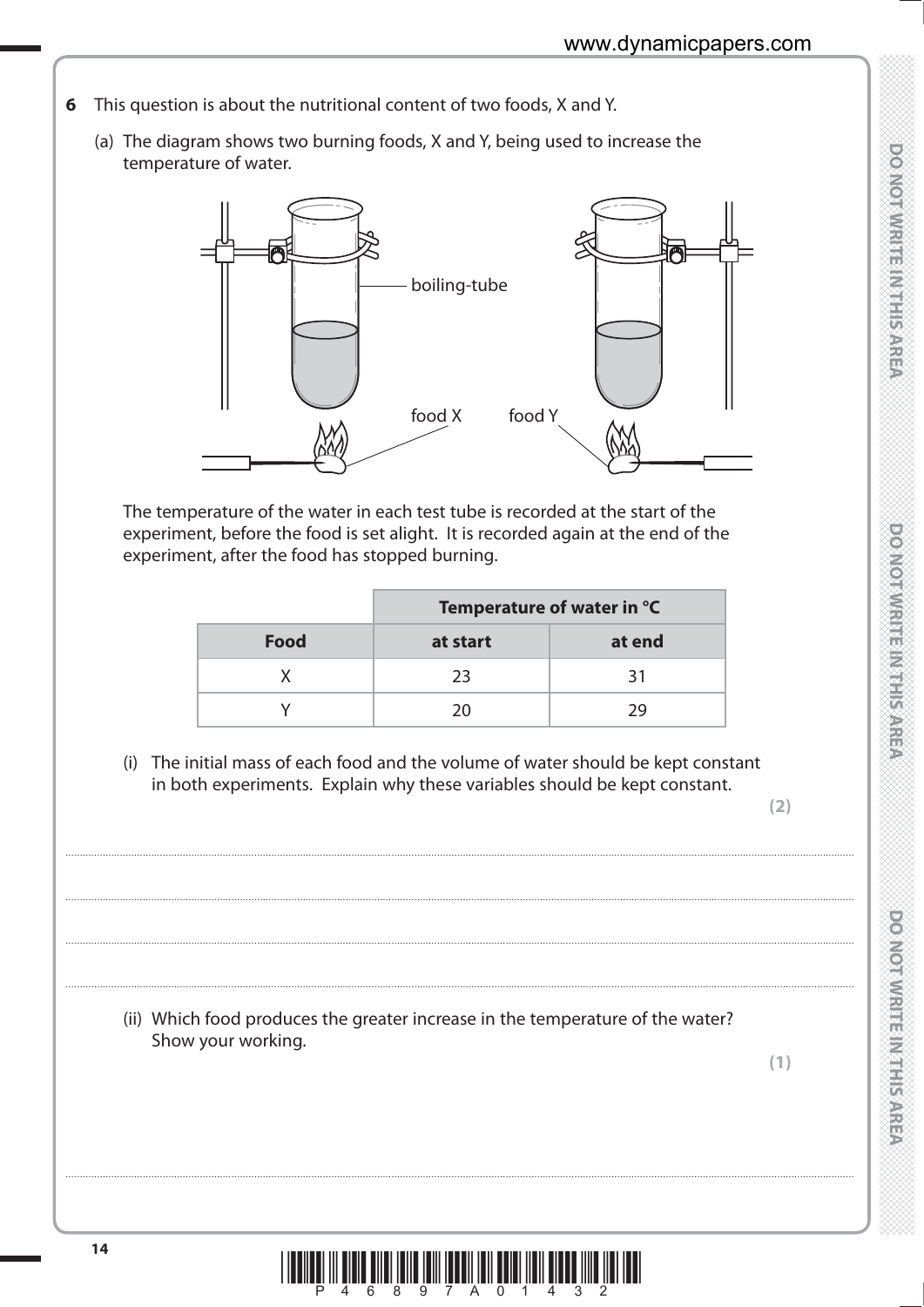|                | of the water.                                                                         | (iii) Suggest why one of the foods produces a greater increase in the temperature<br>(2) |
|----------------|---------------------------------------------------------------------------------------|------------------------------------------------------------------------------------------|
|                | (b) (i) Describe how food X can be tested for glucose.                                | (3)                                                                                      |
|                | (ii) State two safety precautions that should be taken when testing food for glucose. | $\mathbf{2}$                                                                             |
| $\overline{2}$ | (Total for Question 6 = 10 marks)                                                     |                                                                                          |

Turn over  $\blacktriangleright$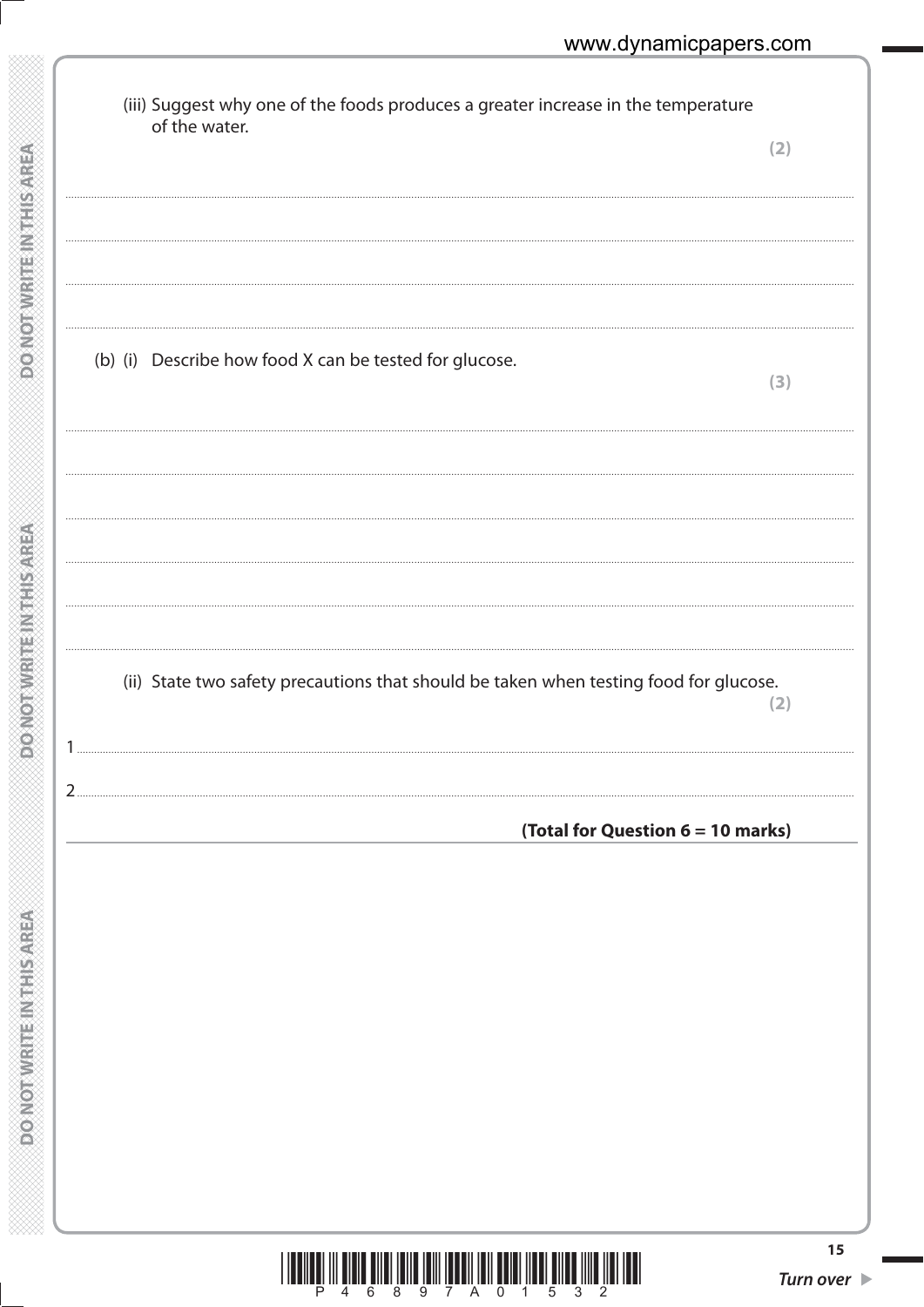**7** (a) A scientist uses this method to investigate the effect of exercise on the pulse rate of four people.

This is the scientist's method.

- measure the pulse rate of each person before they exercise
- the people then exercise for five minutes
- measure the pulse rate at one-minute intervals during exercise
- record the pulse rate in beats per minute (bpm)
- (i) Draw a table that could be used to record the scientist's results.

 **DO NOT WRITE IN THE IN THIS AREA DO NOT WRITE IN THIS AREA DO NOT WRITE IN THIS AREA DO NOT WRITE IN THIS AREA DO NOT WRITE IN THE INTERNATIONAL CONTINUES. THE INTERNATIONAL CONTINUES. WE are also assumed to the internat** 

DO NOTWRITE IN THE AREA

**DO NOIMENTE NUTIER AREA** 

DO NOT WRITE IN THIS AREA

 (ii) Suggest one factor that the scientist should consider to make sure the test is carried out safely.

....................................................................................................................................................................................................................................................................................

....................................................................................................................................................................................................................................................................................

**(1)**

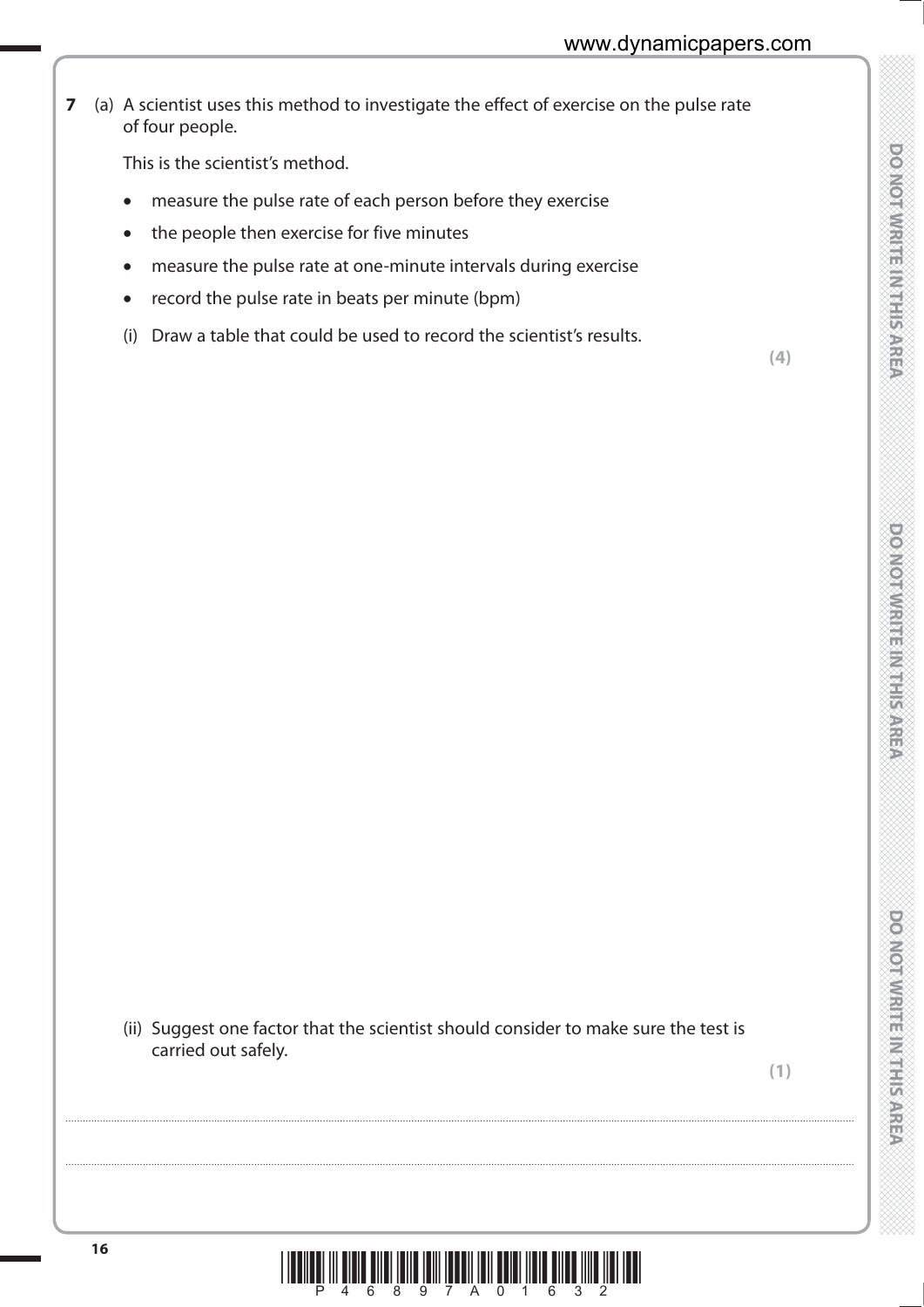(iii) One of the people taking part in the investigation is a cigarette smoker. Suggest why this person's pulse rate is likely to be higher than the pulse rates of the non-smokers in the group.  $(3)$ 

(b) (i) Name the substance in cigarette smoke that can cause lung cancer.

 $(1)$ 

(ii) Name the substance in cigarette smoke that causes addiction.

 $(1)$ 

### (Total for Question 7 = 10 marks)

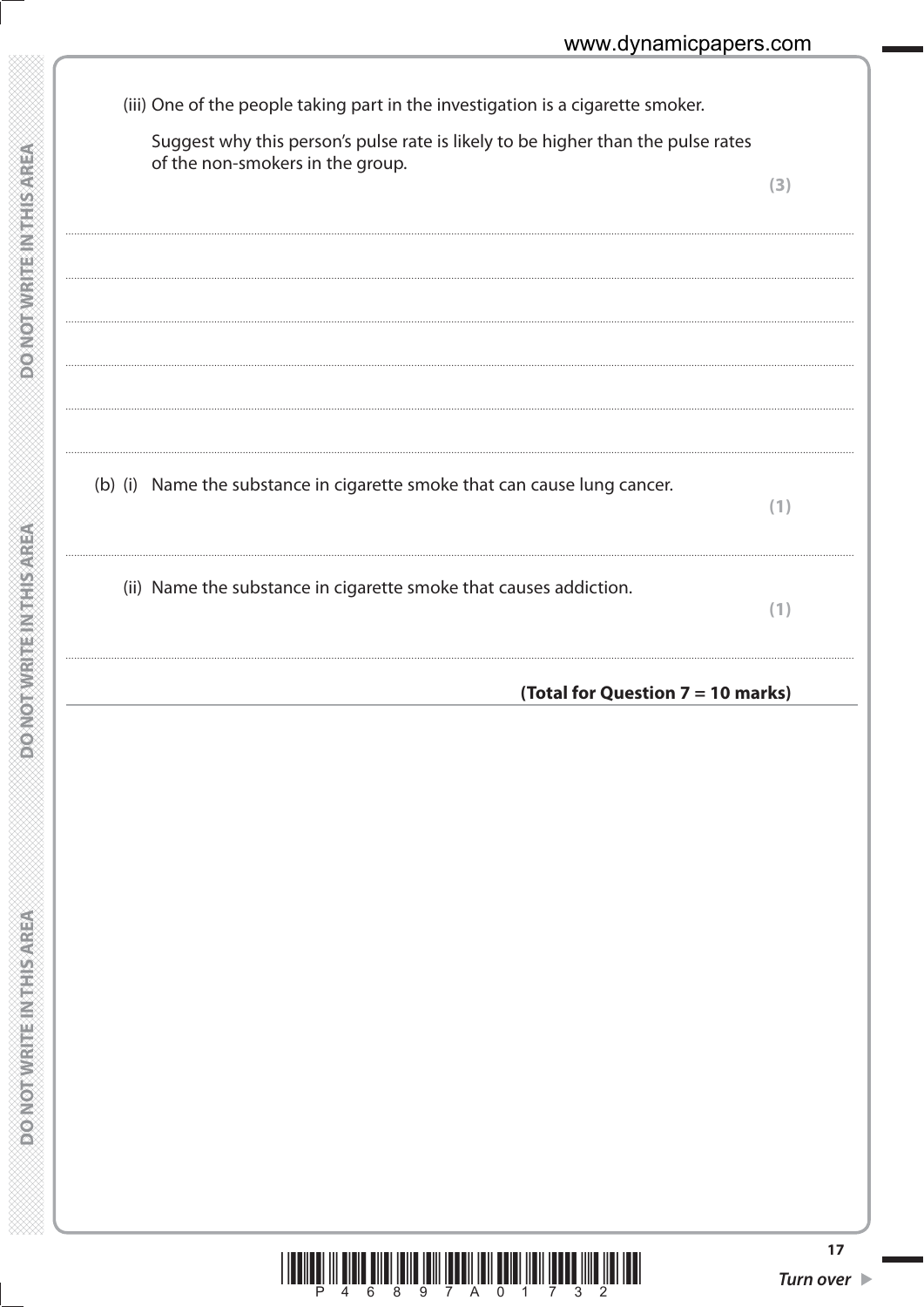**DO NOTWRITE IN THIS AREA** 

**DOMOTIVRITIEIN MEETING** 

DONOTWRITE IN THIS AREA

| 8                | (a) The diagram shows a sensory neurone attached to part of a sense organ. |                                                                      |                                |  |  |
|------------------|----------------------------------------------------------------------------|----------------------------------------------------------------------|--------------------------------|--|--|
|                  | $\widetilde{\circledast}$<br>3<br>$\circledS$<br>(3)<br>W                  | $X_{-}$                                                              |                                |  |  |
|                  |                                                                            | (i) On the diagram, write the names of the structures W, X, Y and Z. | (4)                            |  |  |
|                  |                                                                            | (ii) State the function of structures W, X, Y and Z.                 | (4)                            |  |  |
|                  |                                                                            |                                                                      |                                |  |  |
|                  |                                                                            |                                                                      |                                |  |  |
| Y.               |                                                                            |                                                                      |                                |  |  |
| $Z_{\cdot\cdot}$ |                                                                            |                                                                      |                                |  |  |
|                  |                                                                            |                                                                      |                                |  |  |
|                  | The table lists three types of neurone.                                    | (b) Neurones transmit impulses around the body.                      |                                |  |  |
|                  |                                                                            | Complete the table by giving the missing information.                | (3)                            |  |  |
|                  | <b>Type of neurone</b>                                                     | <b>Impulses transmitted from</b>                                     | <b>Impulses transmitted to</b> |  |  |
|                  | sensory                                                                    |                                                                      | <b>CNS</b>                     |  |  |
|                  | motor                                                                      | CNS                                                                  |                                |  |  |
|                  | relay                                                                      | sensory neurone                                                      |                                |  |  |

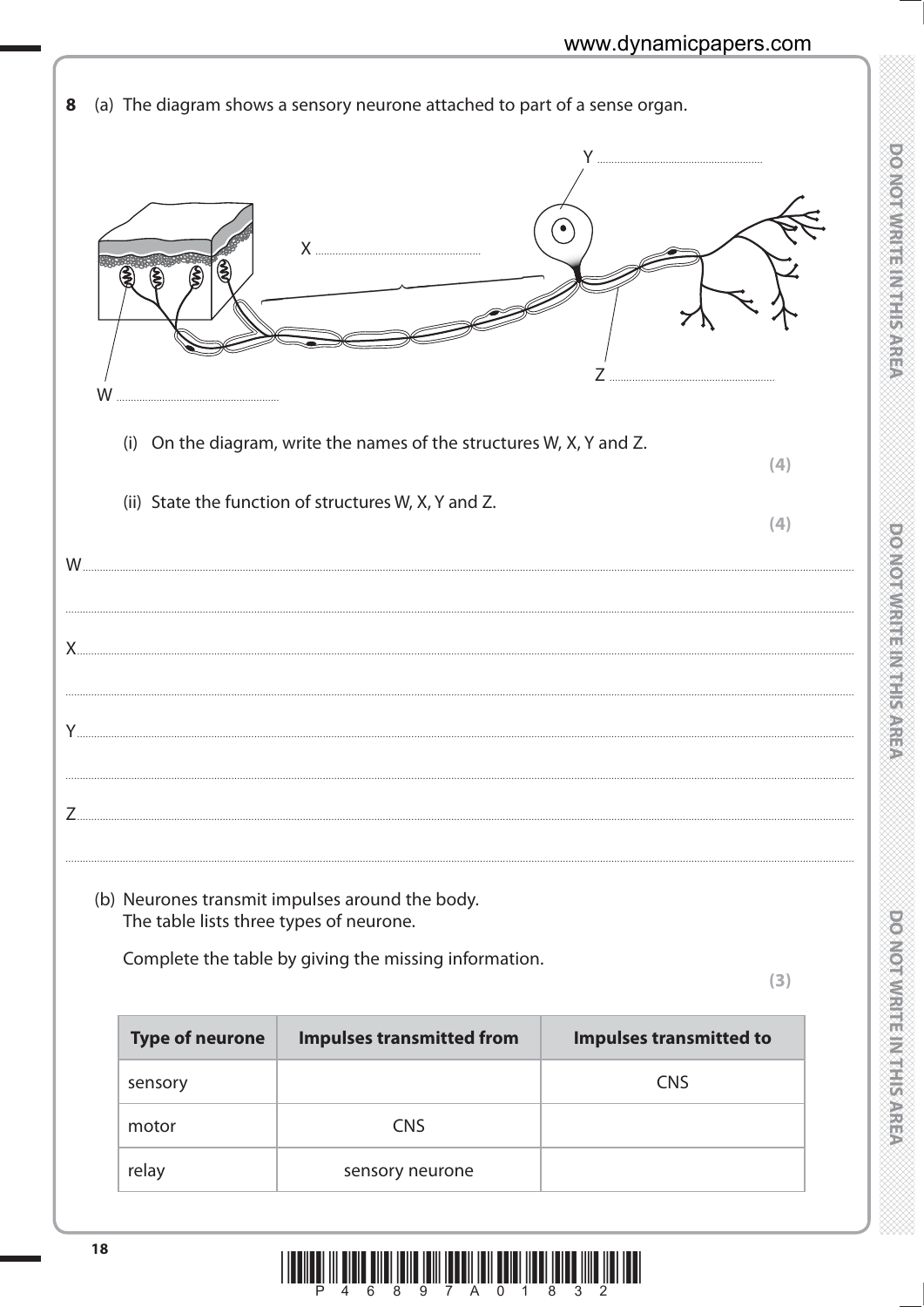(c) The diagram shows a microscopic gap between two different neurones. neurone A neurone B  $\begin{matrix} 0 \\ 0 \\ 0 \end{matrix}$ direction of electrical impulse **OOO** microscopic gap receptors in membrane (i) Name the microscopic gap shown in the diagram.  $(1)$ (ii) Describe how an electrical impulse reaching the end of neurone A can produce an impulse in neurone B.  $(3)$ (Total for Question 8 = 15 marks)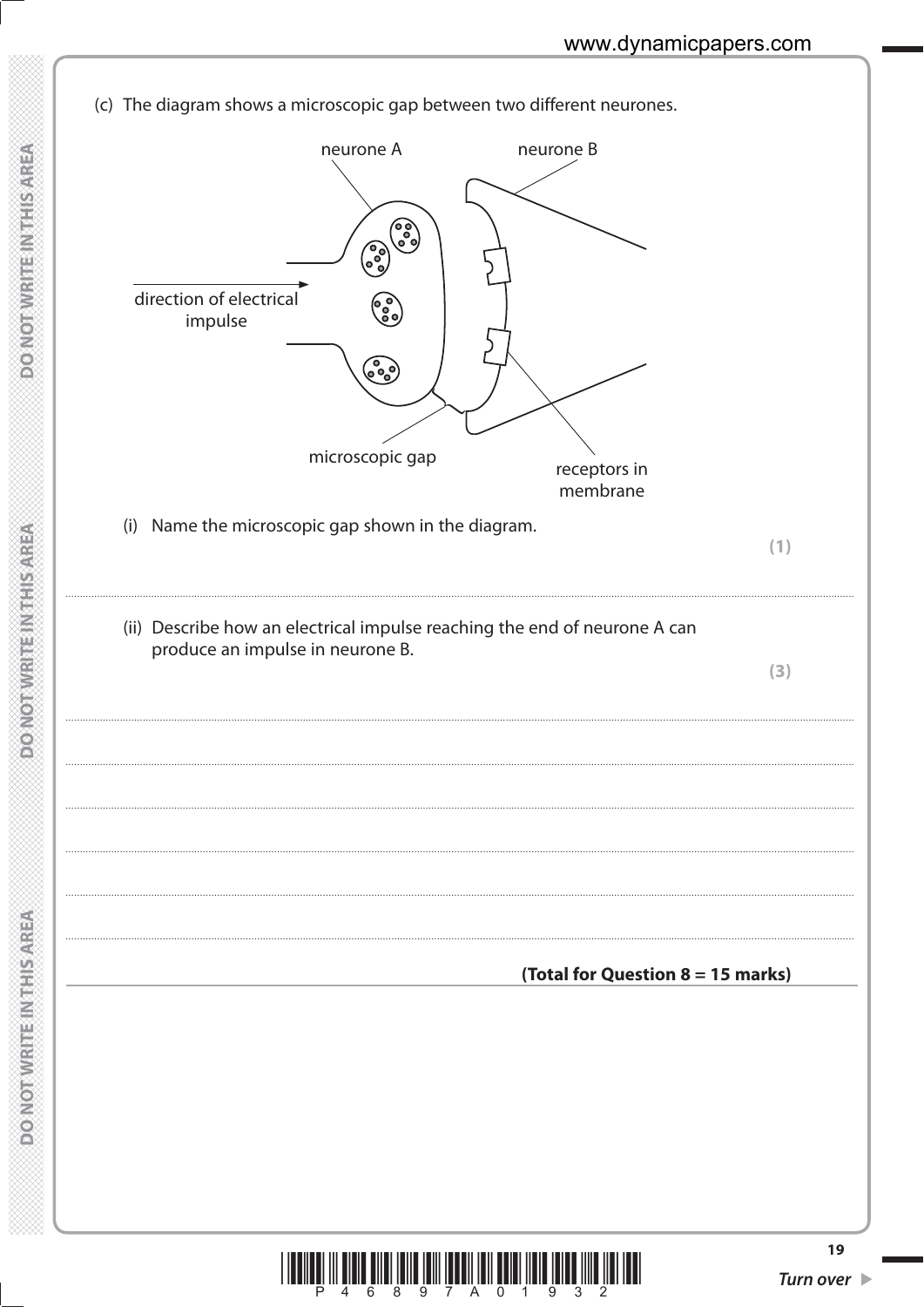9 Insulin is a hormone that helps to regulate the level of glucose in the blood. Insulin is released by the pancreas and transported to the liver by the blood.

- (a) (i) Name a hormone, other than insulin, that is produced by the pancreas.
- $(1)$

**DO NOTWRITE INTERNATION** 

power with the manufacture

**DO NOT WRITE IN THIS ARE?** 

- (ii) Name the blood component that transports insulin from the pancreas to the liver.
- $(1)$
- (iii) The responses brought about by hormones are different from the responses brought about by neurones.

Describe two of these differences.

 $(2)$ 

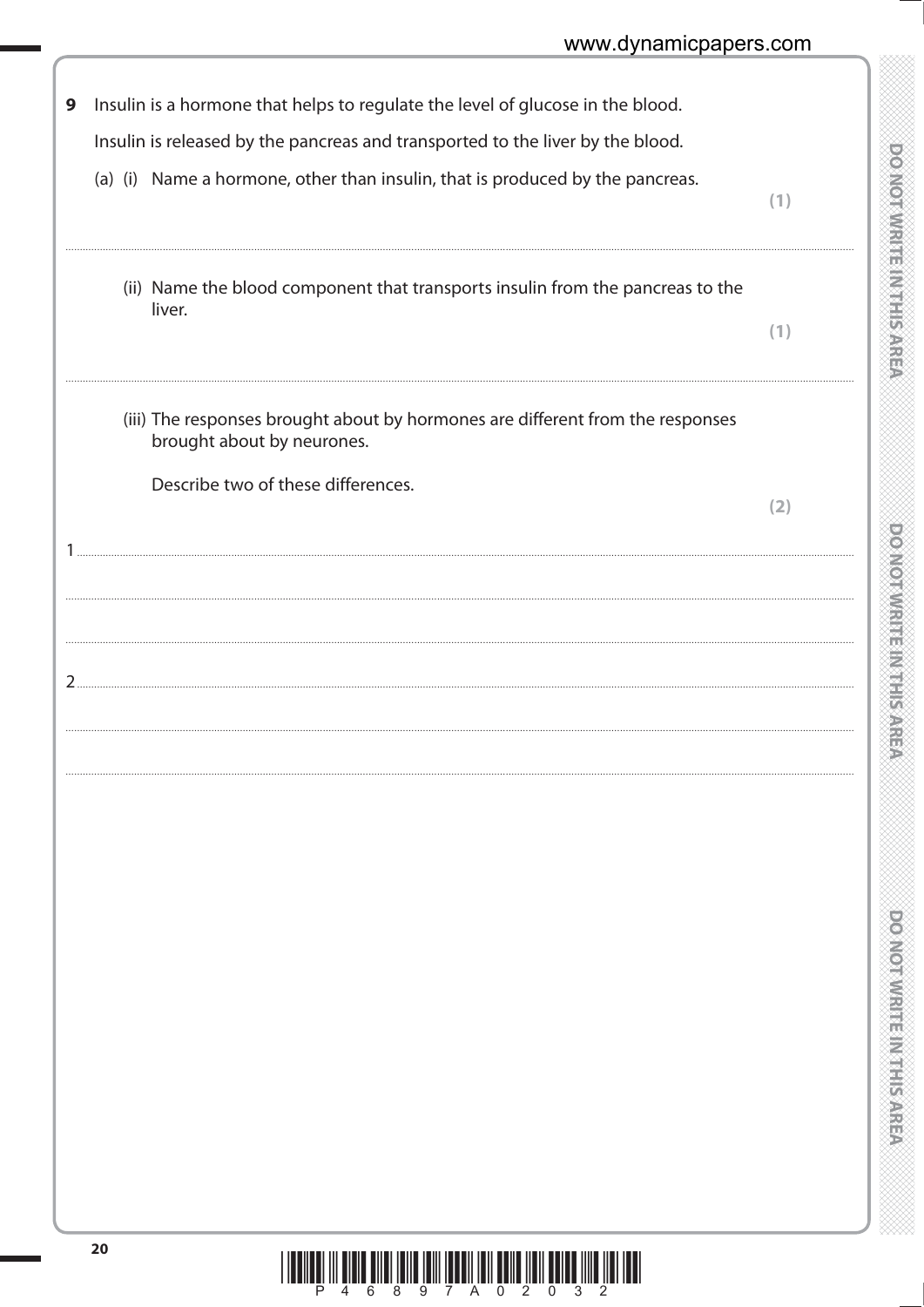

 $6<sup>8</sup>$ 

 $9^{\circ}$ 

 $7 A 0 2 1$ 

**DO NOTWRITE NITHS AREA** 

**DOMOTIVEREE NEEDSAGE**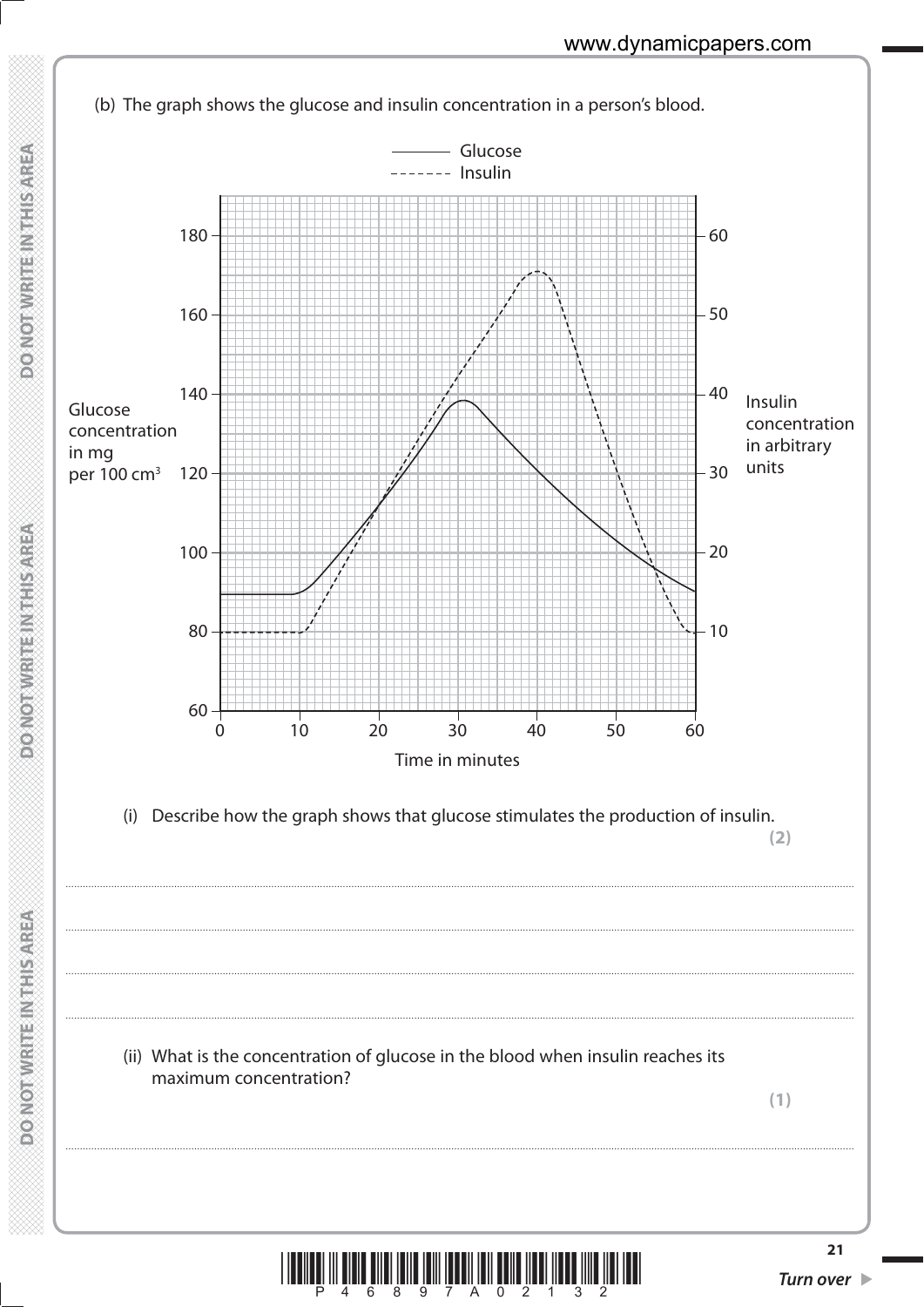| glucose levels. |  | (3)                               |  |
|-----------------|--|-----------------------------------|--|
|                 |  |                                   |  |
|                 |  |                                   |  |
|                 |  |                                   |  |
|                 |  |                                   |  |
|                 |  |                                   |  |
|                 |  |                                   |  |
|                 |  |                                   |  |
|                 |  | (Total for Question 9 = 10 marks) |  |
|                 |  |                                   |  |
|                 |  |                                   |  |
|                 |  |                                   |  |
|                 |  |                                   |  |
|                 |  |                                   |  |
|                 |  |                                   |  |
|                 |  |                                   |  |
|                 |  |                                   |  |
|                 |  |                                   |  |
|                 |  |                                   |  |
|                 |  |                                   |  |
|                 |  |                                   |  |
|                 |  |                                   |  |
|                 |  |                                   |  |
|                 |  |                                   |  |
|                 |  |                                   |  |
|                 |  |                                   |  |
|                 |  |                                   |  |
|                 |  |                                   |  |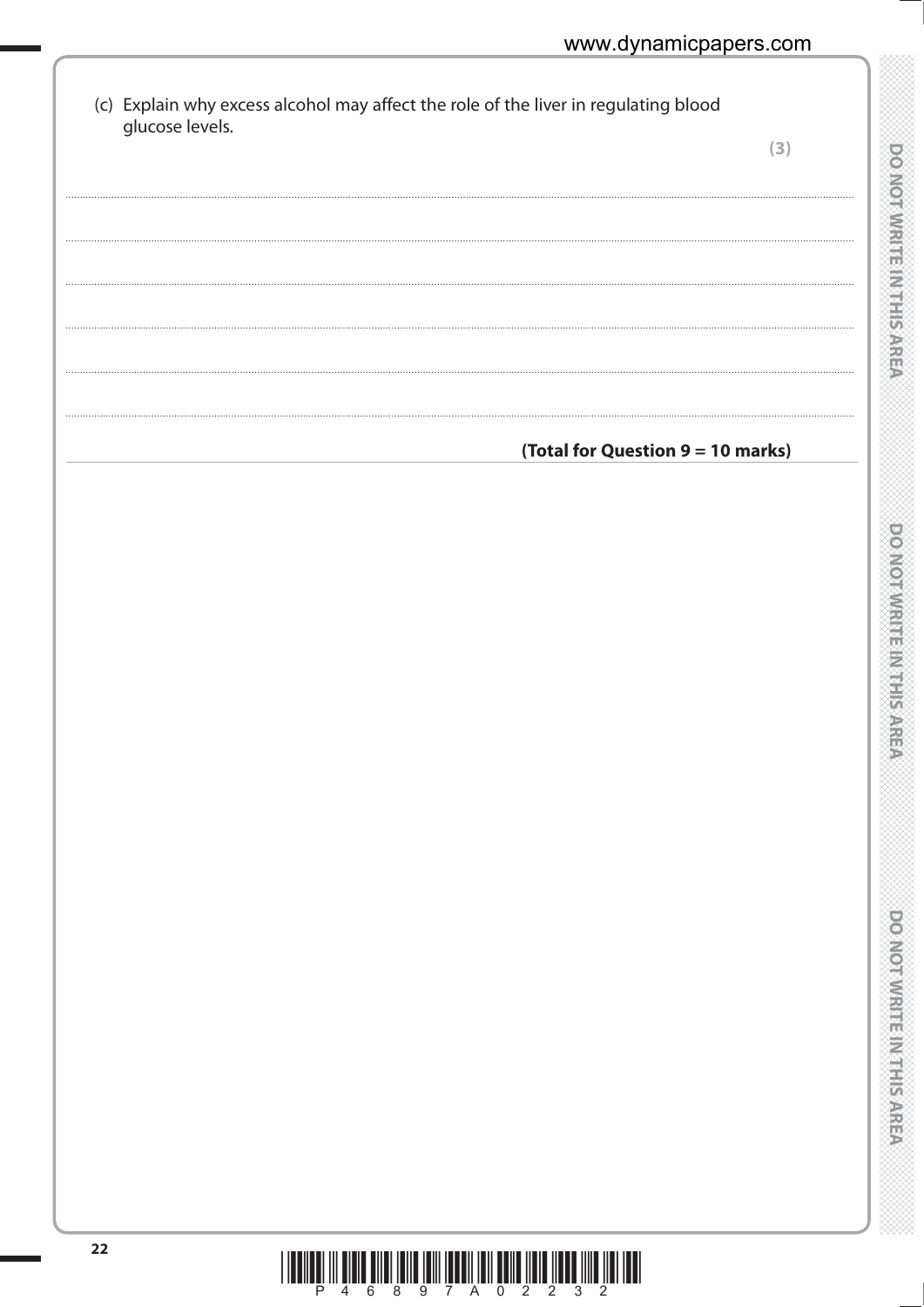**PONOTWERFERMAN CONCO** 

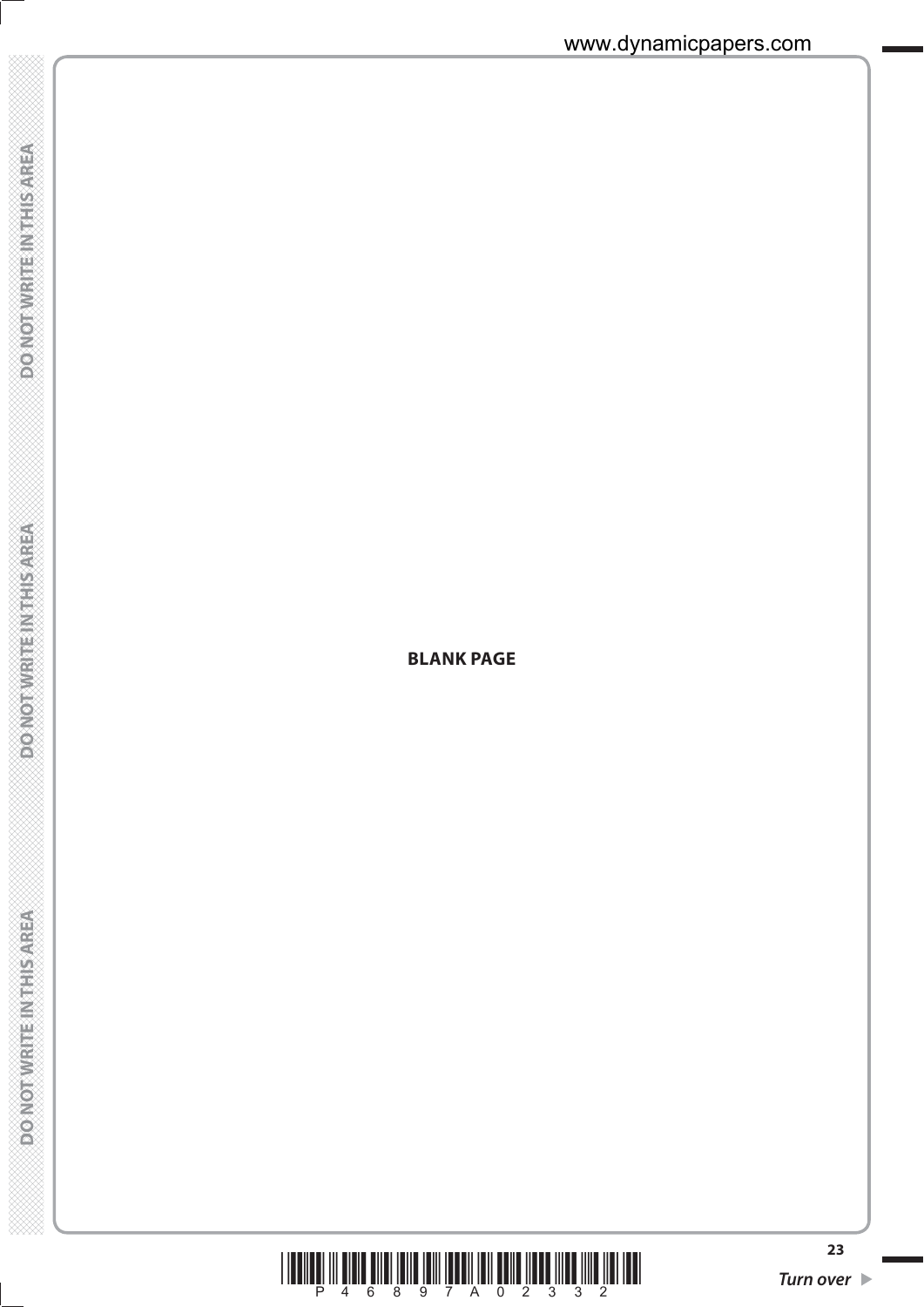| 10 (a) The diagram shows a human heart.                                           |     |
|-----------------------------------------------------------------------------------|-----|
| (i) Name the part of the heart that pumps blood to the body.                      | (1) |
| (ii) Describe how blood is oxygenated before it reaches the heart.                | (3) |
|                                                                                   |     |
|                                                                                   |     |
|                                                                                   |     |
|                                                                                   |     |
|                                                                                   |     |
|                                                                                   |     |
| (iii) Describe the structure of the blood vessel that returns oxygenated blood to |     |
| the heart.                                                                        | (2) |
|                                                                                   |     |
|                                                                                   |     |
|                                                                                   |     |
| 24                                                                                |     |
|                                                                                   |     |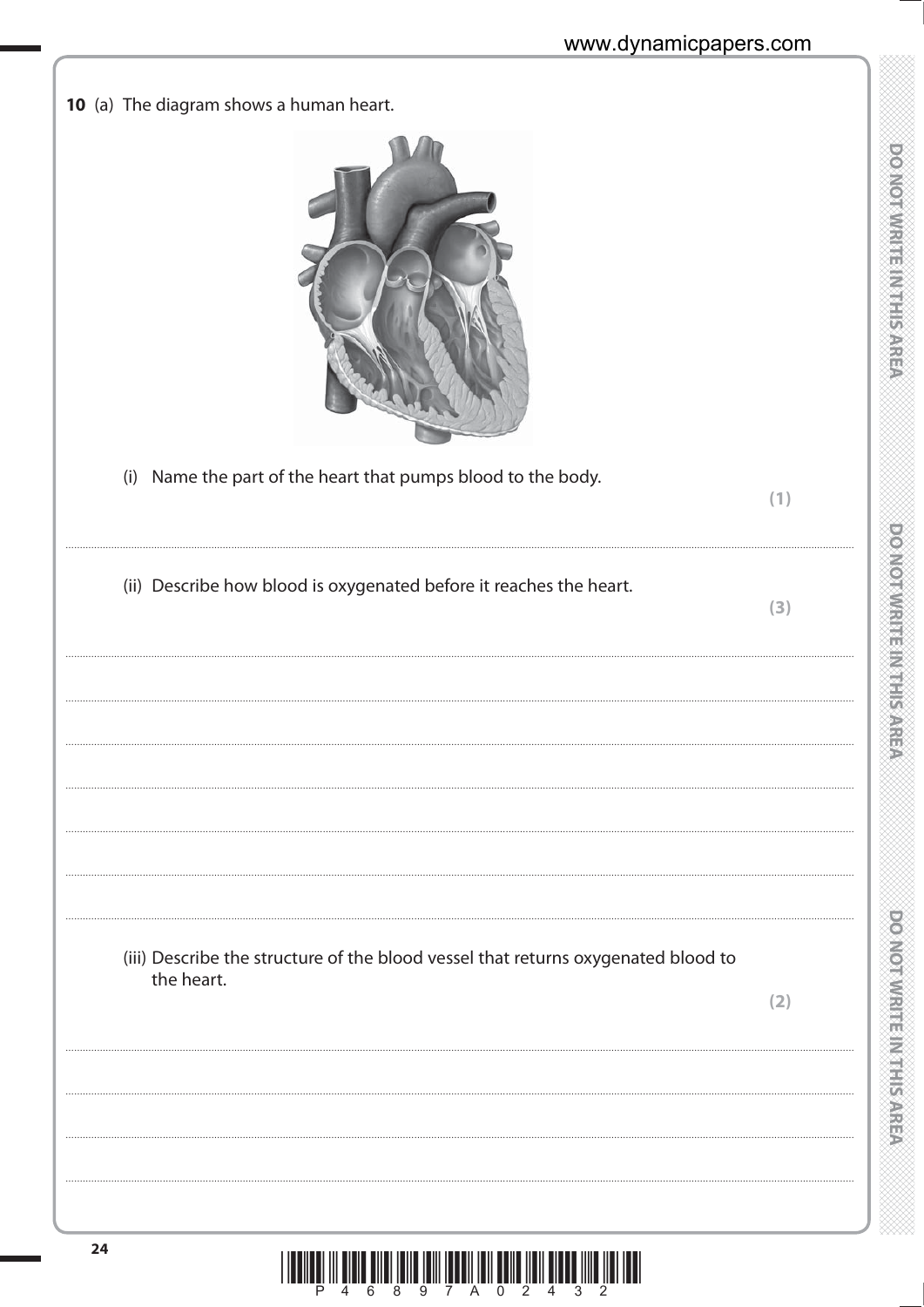(b) The table gives information about the heart rate and the volume of blood pumped out of the heart for an athlete and a non-athlete.

|             | <b>Heart rate</b><br>in beats per | <b>Volume of blood pumped out</b><br>of the heart in dm <sup>3</sup> |                   |
|-------------|-----------------------------------|----------------------------------------------------------------------|-------------------|
|             | minutes<br>(bpm)                  | <b>Per heartbeat</b>                                                 | <b>Per minute</b> |
| athlete     | 140                               | 0.170                                                                | 23.8              |
| non-athlete | 160                               | 0.120                                                                |                   |

(i) Calculate the volume of blood pumped out of the heart per minute, for the non-athlete.

Show your working.

 $(2)$ 

- (ii) Suggest why the heart of the athlete can pump out more blood per heartbeat than the heart of the non-athlete.
- $(2)$

(Total for Question 10 = 10 marks)

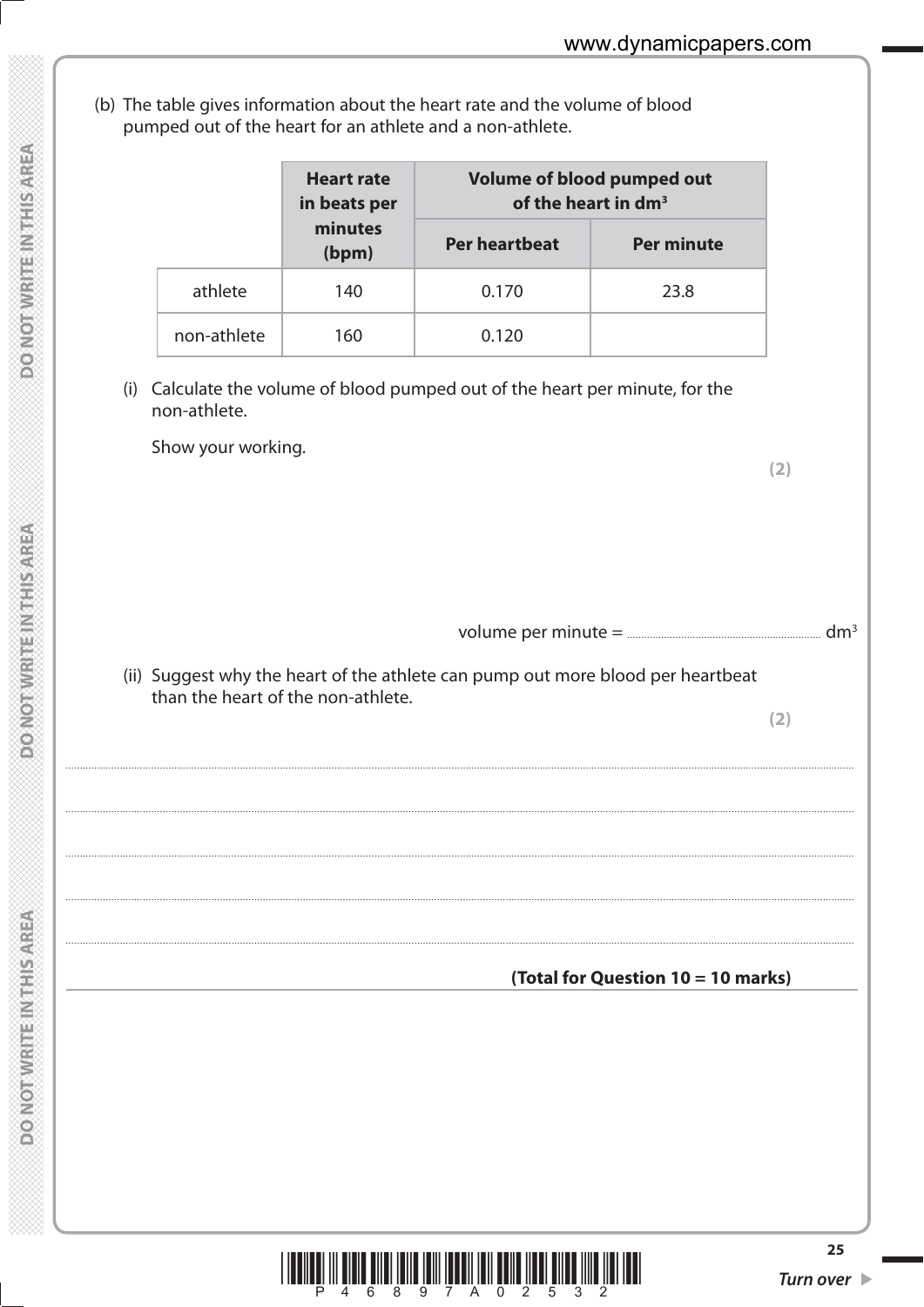**11** The diagram shows the structure of a kidney nephron and its blood supply.



(a) (i) Blood flows through blood vessels that make up structure P.

 Which row of the table correctly describes the type of blood vessel found in structure P, and the blood pressure in structure P compared with similar vessels?

|                | <b>Type of blood vessel</b><br>found in structure P | <b>Blood pressure in</b><br>structure P |
|----------------|-----------------------------------------------------|-----------------------------------------|
| $\boxtimes$ A  | capillary                                           | low                                     |
| $\overline{B}$ | capillary                                           | high                                    |
| $\boxtimes$ C  | artery                                              | low                                     |
| D              | artery                                              | high                                    |

....................................................................................................................................................................................................................................................................................

(ii) Give the name of structure Q.



**(1)**

 **DO NOT WRITE IN THE IN THIS AREA DO NOT WRITE IN THIS AREA DO NOT WRITE IN THIS AREA DO NOT WRITE IN THIS AREA DO NOT WRITE IN THE INTERNATIONAL CONTINUES. THE INTERNATIONAL CONTINUES. WE are also assumed to the internat** 

DO NOTWRITE IN THE AREA

**DOMORATIE METRISARE?** 

DO NOT WRITE IN THIS AREA

**<sup>26</sup>** \*P46897A02632\*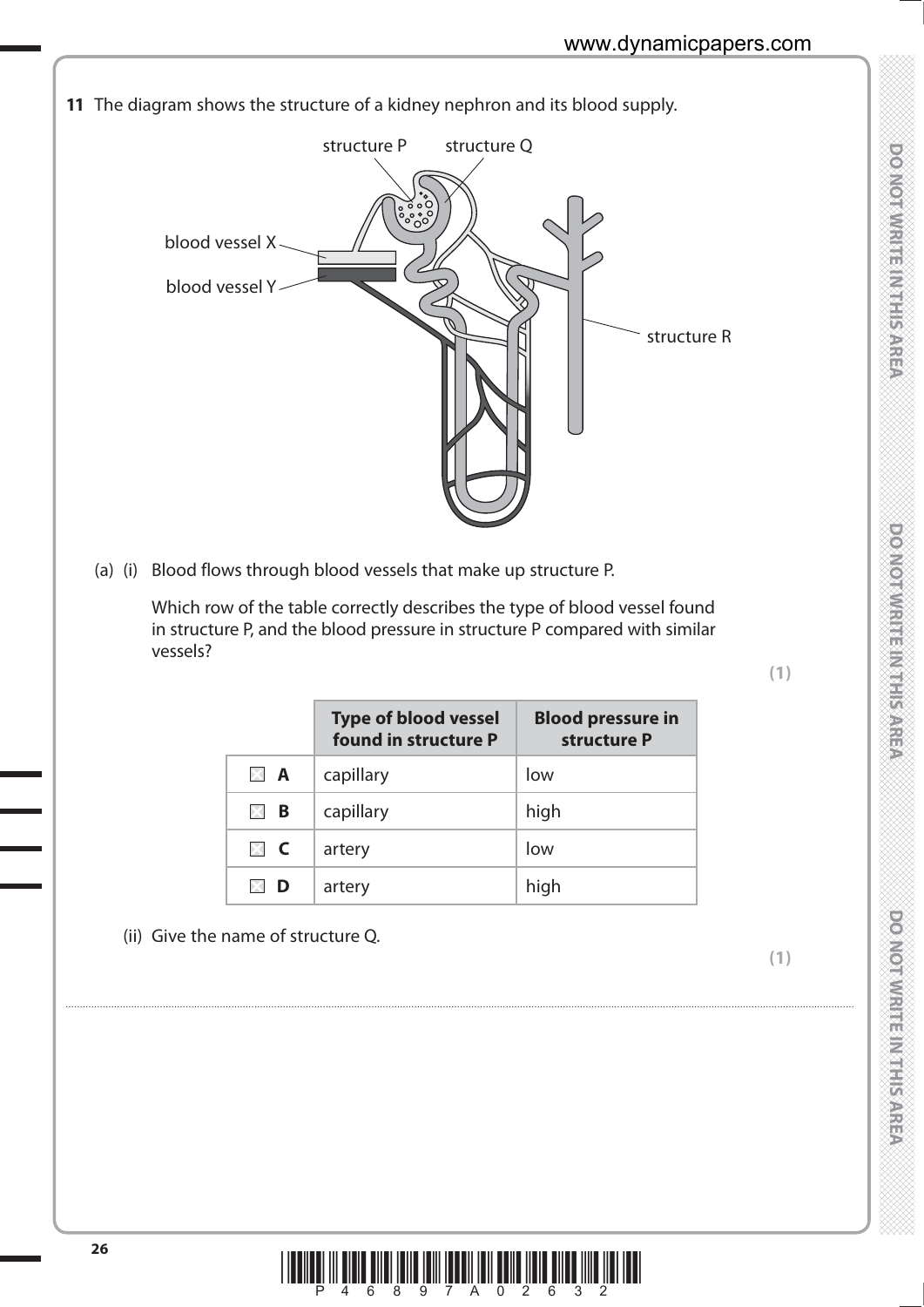| (iii) Explain how some materials pass from structure P to structure Q.     |     |
|----------------------------------------------------------------------------|-----|
|                                                                            |     |
|                                                                            |     |
|                                                                            |     |
|                                                                            |     |
|                                                                            |     |
| (iv) State why some materials cannot pass from structure P to structure Q. | (1) |
|                                                                            |     |
| (b) The liquid in structure Q contains glucose and urea.                   |     |
| Explain what happens to these substances as they pass along the nephron.   | (3) |
|                                                                            |     |
|                                                                            |     |
|                                                                            |     |
|                                                                            |     |
|                                                                            |     |
|                                                                            |     |
|                                                                            |     |
|                                                                            |     |
|                                                                            |     |
|                                                                            |     |
|                                                                            |     |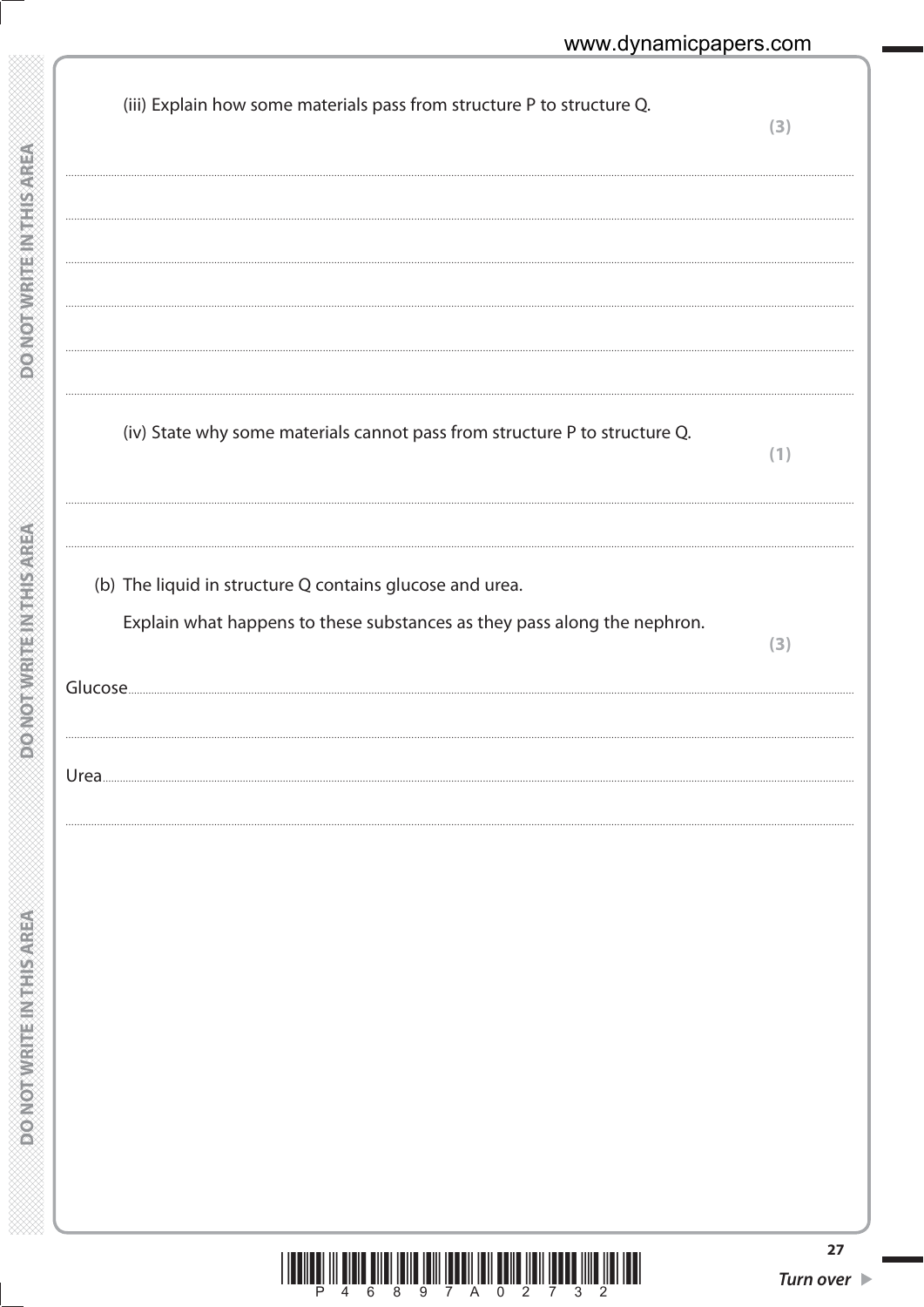

 $\lim_{\mathcal{A}}\lim_{\mathcal{B}}\lim_{\mathcal{B}}\lim_{\mathcal{B}}\lim_{\mathcal{B}}\lim_{\mathcal{B}}\lim_{\mathcal{B}}\lim_{\mathcal{B}}\lim_{\mathcal{B}}\lim_{\mathcal{B}}\lim_{\mathcal{B}}\lim_{\mathcal{B}}\lim_{\mathcal{B}}\lim_{\mathcal{B}}\lim_{\mathcal{B}}\lim_{\mathcal{B}}\lim_{\mathcal{B}}\lim_{\mathcal{B}}\lim_{\mathcal{B}}\lim_{\mathcal{B}}\lim_{\mathcal{B}}\lim_{\mathcal{B}}\lim_{\mathcal{B}}\lim_{\mathcal{B}}\lim_{\$ 

P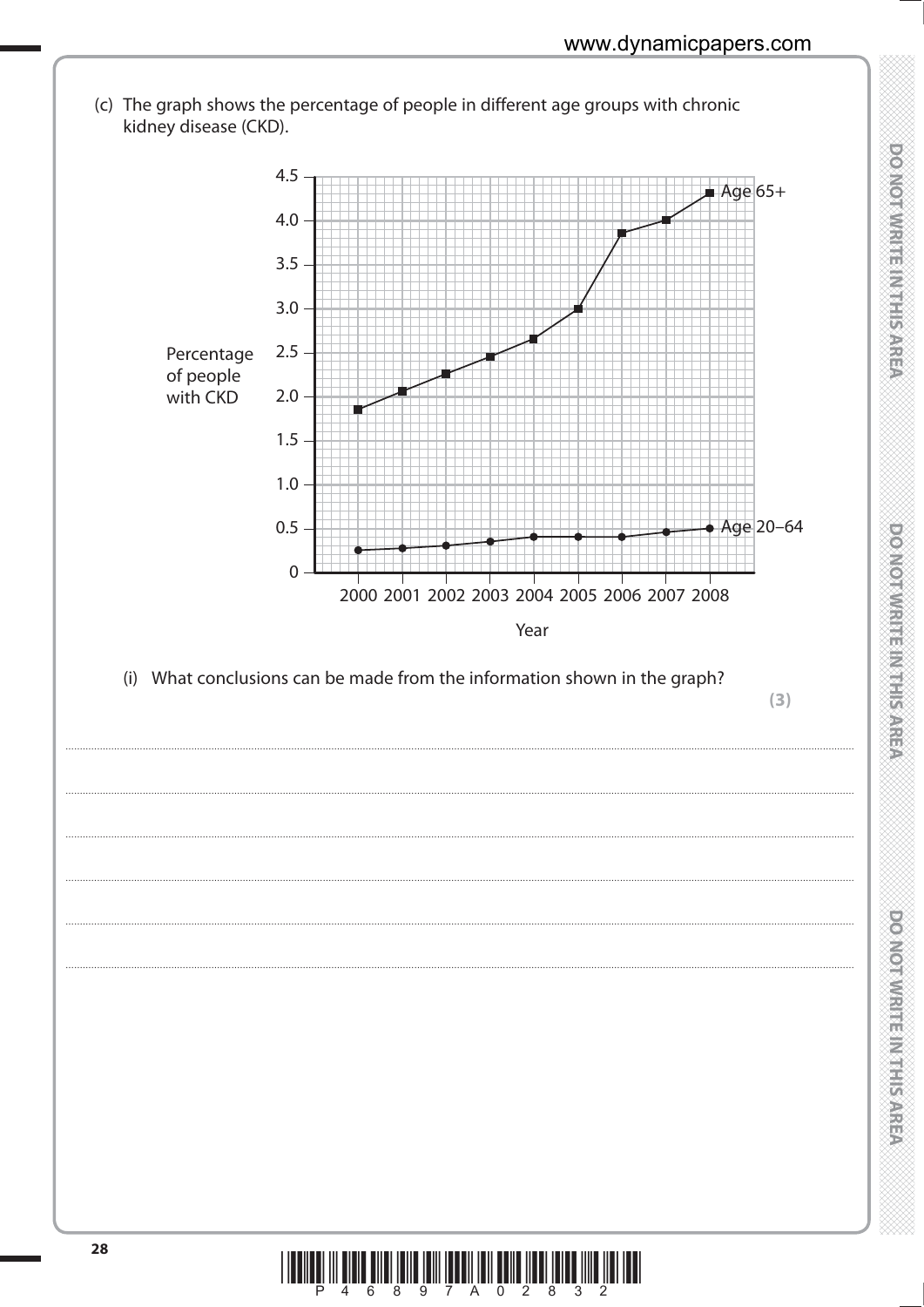(ii) People with CKD often require a kidney transplant.

Suggest why it is not always possible for all people with CKD to have a kidney transplant.

 $(2)$ 

(Total for Question 11 = 14 marks)

#### **TOTAL FOR PAPER = 120 MARKS**

29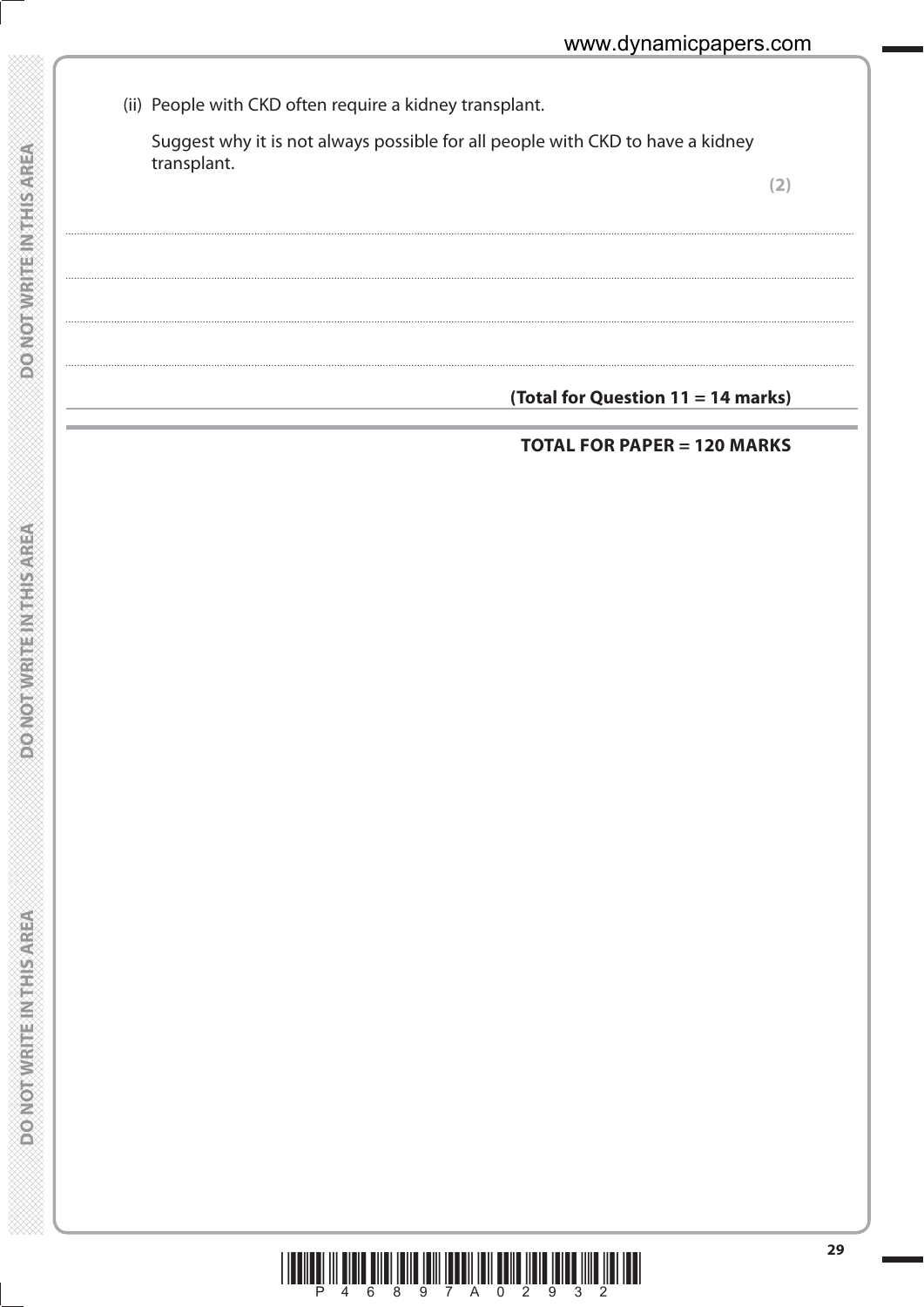## www.dynamicpapers.com

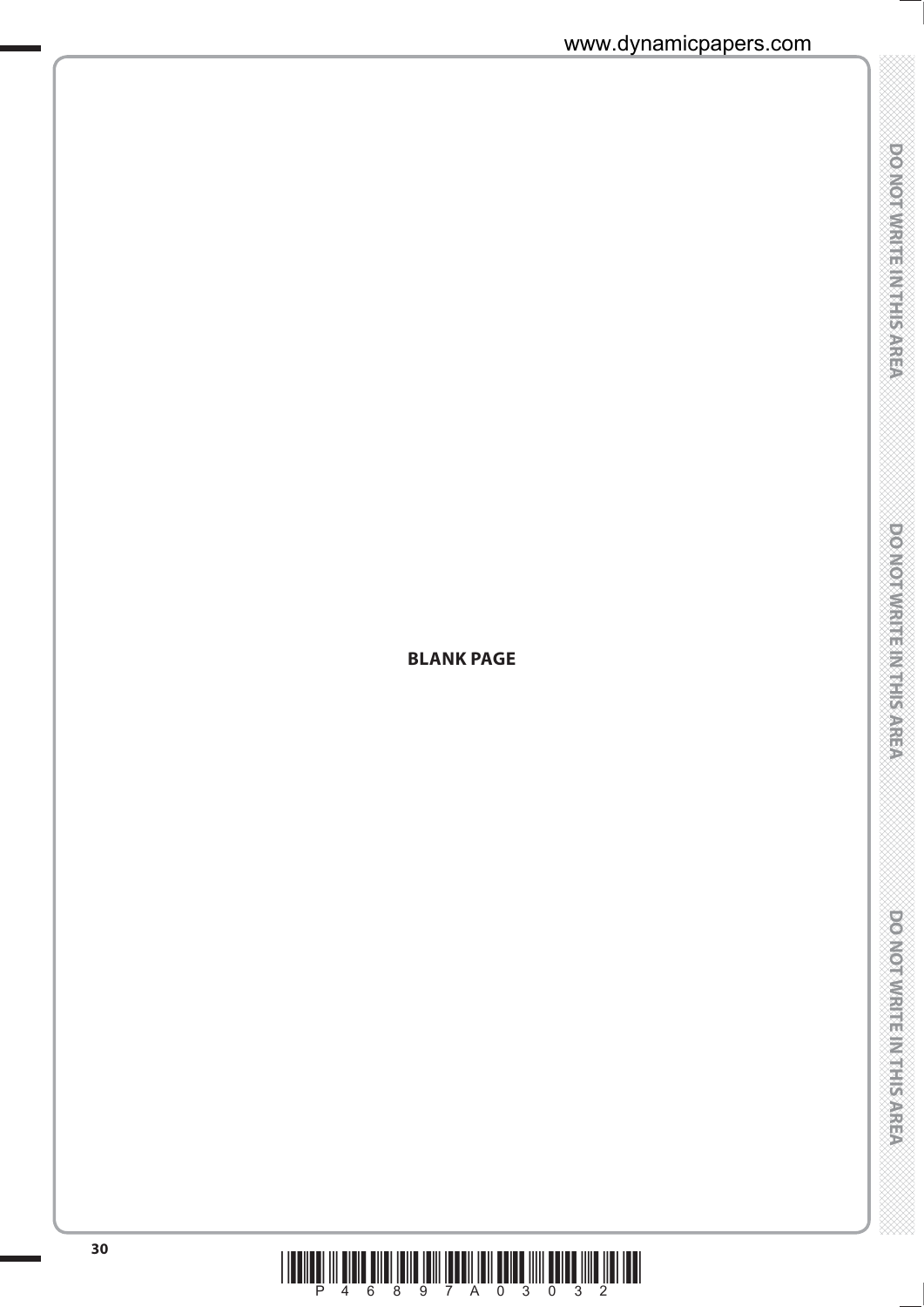